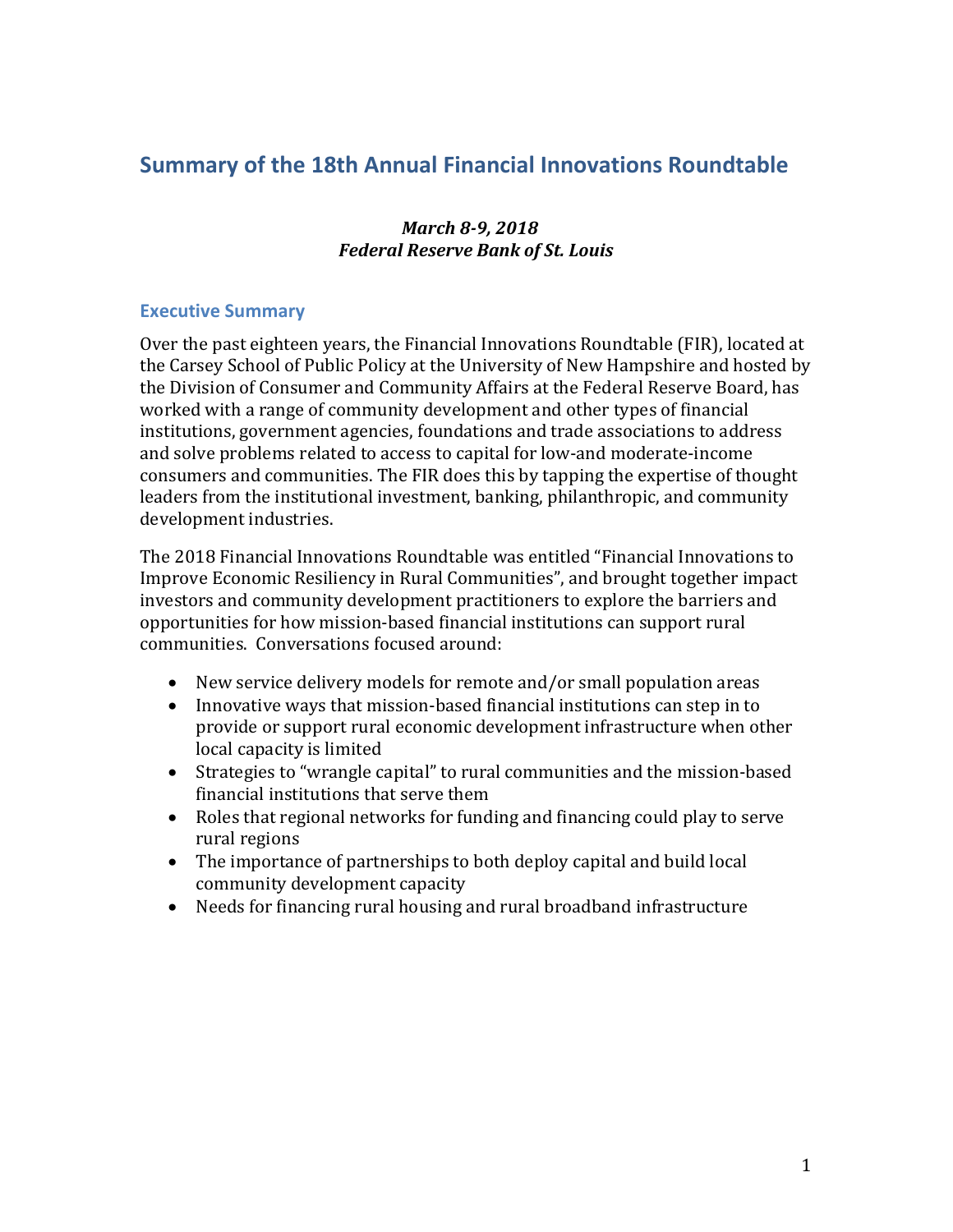## <span id="page-1-0"></span>**Table of Contents**

| "But Not For" – Innovative Ways that Community Developers are Supporting   |  |
|----------------------------------------------------------------------------|--|
| Innovations for Capitalizing Rural Mission-Based Financial Institutions 20 |  |
| Regional Networks for Funding and Financing: Appalachian Funders Network   |  |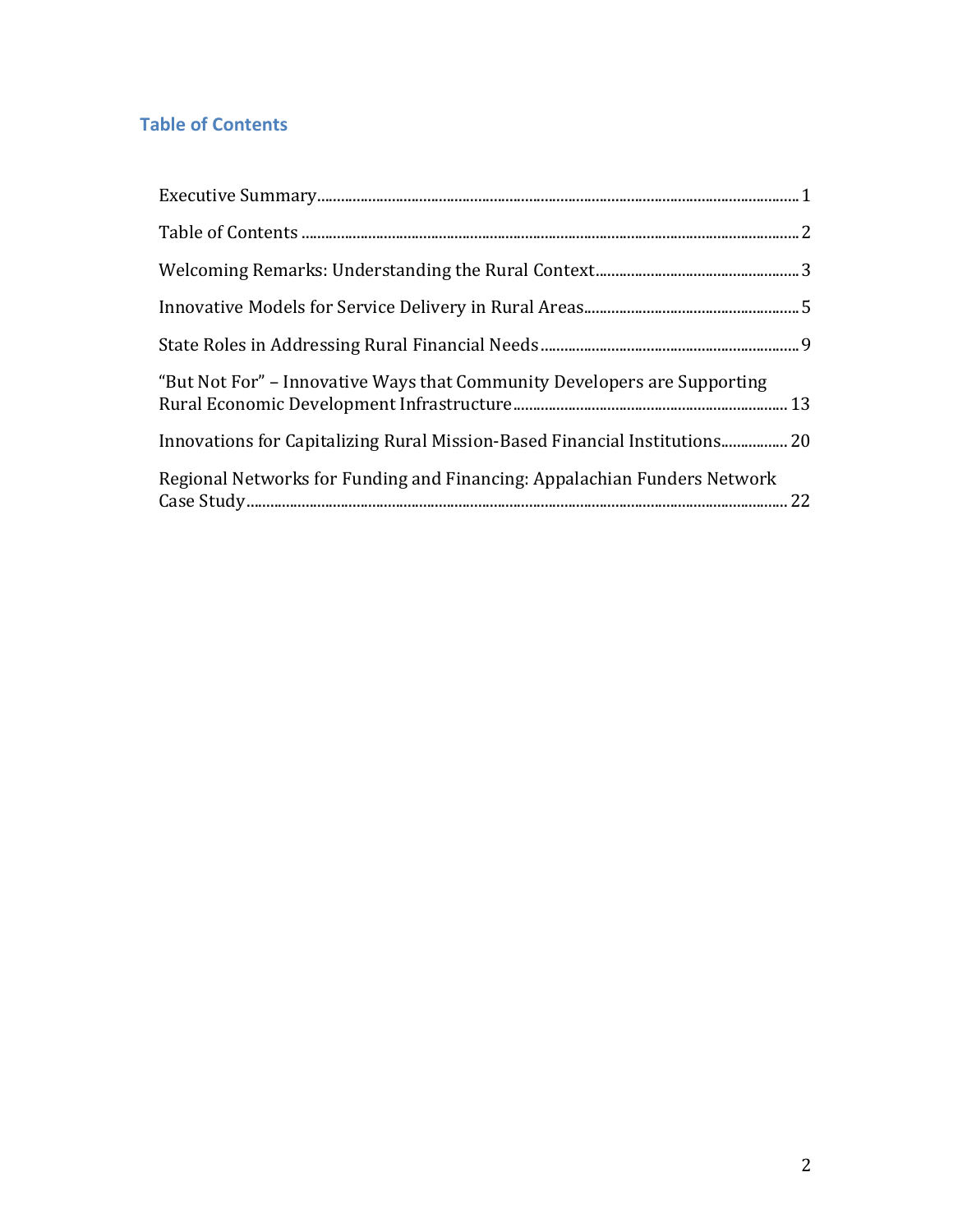### <span id="page-2-0"></span>**Welcoming Remarks: Understanding the Rural Context**

**Lisa Mensah** of **Opportunity Finance Network** opened discussion by "making the case for rural America." She noted that although the media narrative about rural communities is often negative, there are many positive developments including:

- Strong interest from millennials who want to see rural areas thrive;
- Growth in rural economic sectors including the "biological economy," rural energy, and rural broadband; and
- Increased interest in healthy and local food that rural communities can provide.

Moreover, Mensah believes, "when rural America does better, then the rest of the country does better."

Mensah then discussed how mission-based financial institutions are already serving rural areas, and are "ready to scale up." She noted that in 2016, there were 43 CDFI loan funds that considered themselves rural, up from 33 in 2000. Additionally, by 2016 these rural CDFIs were able to source 23% of their funding from banks, up from 9% in 2000, showing an ability to attract bank investment in spite of the fact that banks have limited CRA obligations in rural communities.

Mensah also highlighted the USDA's Community Relending Program as a model of innovation that she hopes will inspire similar efforts. This program made \$400 million available to mission-based financial institutions including CDFIs, with the support of a guarantee from Bank of America and involvement from the Uplift America Fund. The program thus shows how innovation involving the public, private and philanthropic sectors can encourage more dollars to flow to rural communities.

**Andrea Dobson** of the **Winthrop Rockefeller Foundation** discussed opportunities for local CDFIs to work with local governments to make things happen in their communities. She told the story of Dewitt, Arkansas, a "typical Delta community with agriculture" that had seen the closing of several other industries. A CDFI was able to finance development of a business growing seed for biofuel, that provides both fuel and jobs for the local community. Dobson also discussed a CDFI that is helping to install wifi on grain towers so that communities can access the internet.

**Michael Swack** of the **UNH Carsey Center for Impact Finance** noted that many rural CDFIs are "smaller or lack some of the sophistication that larger ones have. It's a challenging environment for local rural CDFIs." Swack asked the panelists whether having a lot of rural CDFIs good or better than having merged organizations or large organizations that are more sophisticated; as well as how larger and more sophisticated CDFIs might be better able to partner with small rural CDFIs.

**Lisa Mensah** noted that even the combined field of 1,000 CDFIs is small within the trillion-dollar US financial sector. She believes that a rural loan fund can be effective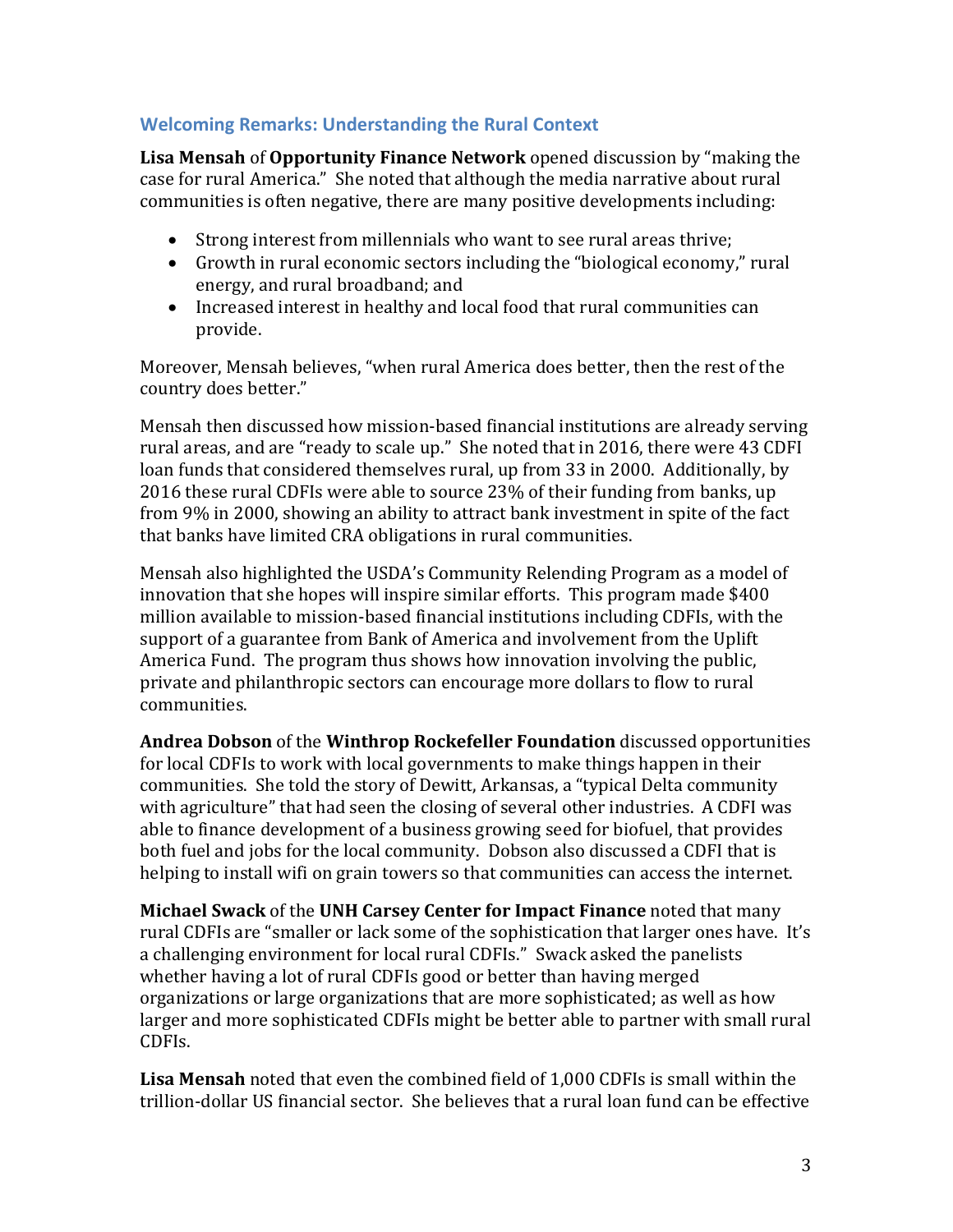at \$10 million or \$20 million, even though there are a dozen or so larger rural players as well, and some innovation can be done at smaller scale. "There is a beauty of place, and some CDFIs have business models that work at smaller scale," she felt. At the same time, she supports pathways to growth and scale, including partnerships.

**Joe Neri** of **IFF** commented that about 15 percent of its portfolio is rural. According to Neri, "our fundamental challenge" in rural areas "is a distribution challenge, not so much a product development challenge." Neri continued, "we can't have an office in every rural town." Moreover, rural pipelines are lower volume. These factors raise a challenging question for mission-based financial institutions trying to determine how much they should invest in rural business development. Neri stressed the importance of innovation around "business development and pipeline distribution channels" to change the economics of making a loan. Neri continued, "IFF will make rural loans all day long, and we're not worried about loan-to-value ratios which can be a big challenge in rural areas." The question is how to build a sustainable business model.

As an example, Neri discussed how the Kansas Health Foundation asked IFF to run a food program in Kansas. "Our challenge was to get the pipeline to move the money." IFF focused on creating partnerships with the University of Kansas and Kansas State, which had extension offices in every community, as well as with the State of Kansas Economic Development Department, which had outposts across the state. IFF loan officers worked on every deal, but there was no way that IFF could have had those loan officers "riding a circuit across the state." The partnerships around distribution were key, more so than innovation around the financial product per se.

Neri also applauded the USDA Community Facilities program, noting that the publicprivate partnerships developed for that program were "a huge [value] add."

**Bob Schall** of **Self Help** stated that over history, about 30-40% of Self-Help's loans have been to rural areas. Schall agreed with Neri that the crux of the matter is the distribution issue. However, he also felt that smaller organizations serving rural areas will have a harder time doing business. "They generally will have higher costs per dollar lent - more costs to finding loans, building partnerships to develop pipeline, and will generally have smaller loans." He continued, "there is no economy of scale do just doing more of that." Schall reported that Self Help cross-subsidizes its rural lending, with larger loans providing more revenue to offset the costs of driving around to rural areas. It has also used its scale to set up a network of offices that help it deliver services. For example, Self Help has scattered offices throughout North Carolina. Even though most are in urban areas, the distribution of offices is such that wherever you are in the state, you are no more than an hour and a half from a Self Help office. Self Help is "getting to that point in California as well."

Schall also applauded the USDA Community Facilities program and noted that it "gave lenders a reason to focus on rural areas." More such programs could help to drive more focus and attention on rural communities.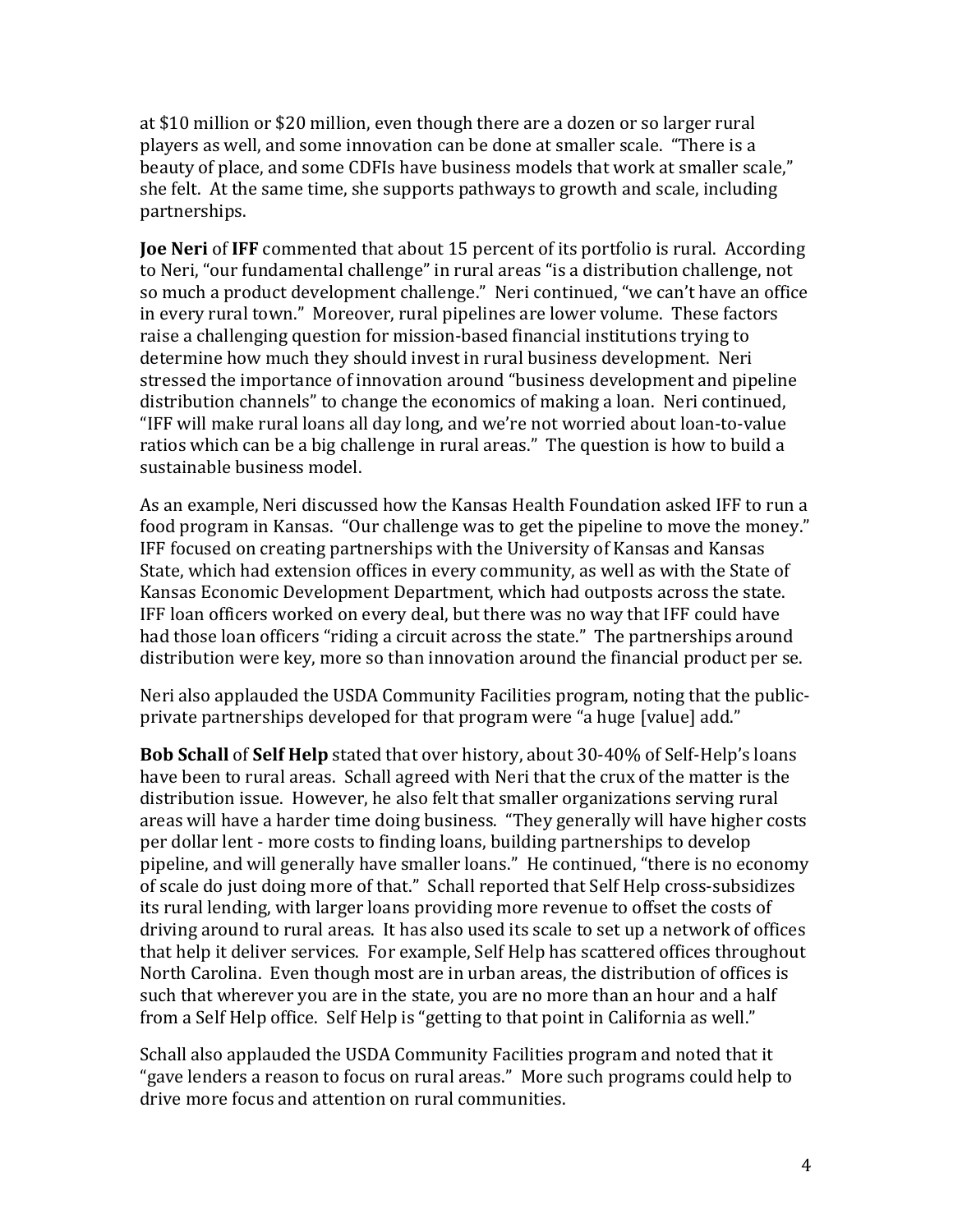**Jeanine Jacokes** of **Partners for the Common Good** went back to Swack's original question about small CDFIs working in rural places. She commented, "I think we need to think differently. There are approximately 6,000 banks and 6,000 credit unions, and only 1,000 CDFIs. I think we actually need more help, rather than less help, to solve the problem of rural places that are falling further behind." Jacokes felt that we should think more broadly about who can be part of the solution. In most rural communities you could find a bank or a credit union. "The CDFI industry needs a bigger tent than what it has had," she commented. "Part of the solution… is to think more expansively and maybe that means more banks, more credit unions, more of whoever is there." "If we had a bigger army," she continued, we might be able to overcome resource limitations that currently constrain the field.

#### <span id="page-4-0"></span>**Innovative Models for Service Delivery in Rural Areas**

**Frank Altman** of **Community Reinvestment Fund** described the organizations 30 year history, originating over \$2.4 billion in loans across 49 states, including many rural areas. Challenges Altman noted to working in rural areas include a shrinking number of banks serving these areas; higher operating costs; a lack of CDFI coverage; and the fact that borrowers in rural areas have a hard time finding CDFIs given that most CDFIs find borrowers through banks and informal referral networks rather than through direct marketing. Altman noted that the low CDFI coverage in rural areas may be driven in part by CDFI Fund rules about Investment Areas – in particular, it is difficult for a rural CDFI to find contiguous Investment Areas that it can serve.

Altman cited data from the Federal Reserve Bank of New York's 2016 Small Business Credit Survey showing that CDFIs have high borrower satisfaction rates and high approval rates compared to other lenders. However, the same data shows that CDFIs also have very low application rates, reflecting the low visibility of the field.

Altman introduced Connect2Capital, an online marketplace intended to create greater visibility for CDFIs and help connect small businesses to CDFI products. Behind the Connect2Capital website is a referral engine including both an online customer-facing portal as well as bank partners who can refer customers to whom they are unable to lend. By creating standardized products and processes, groups of mission-driven lenders could access customers through the referral engine as well as jointly access capital.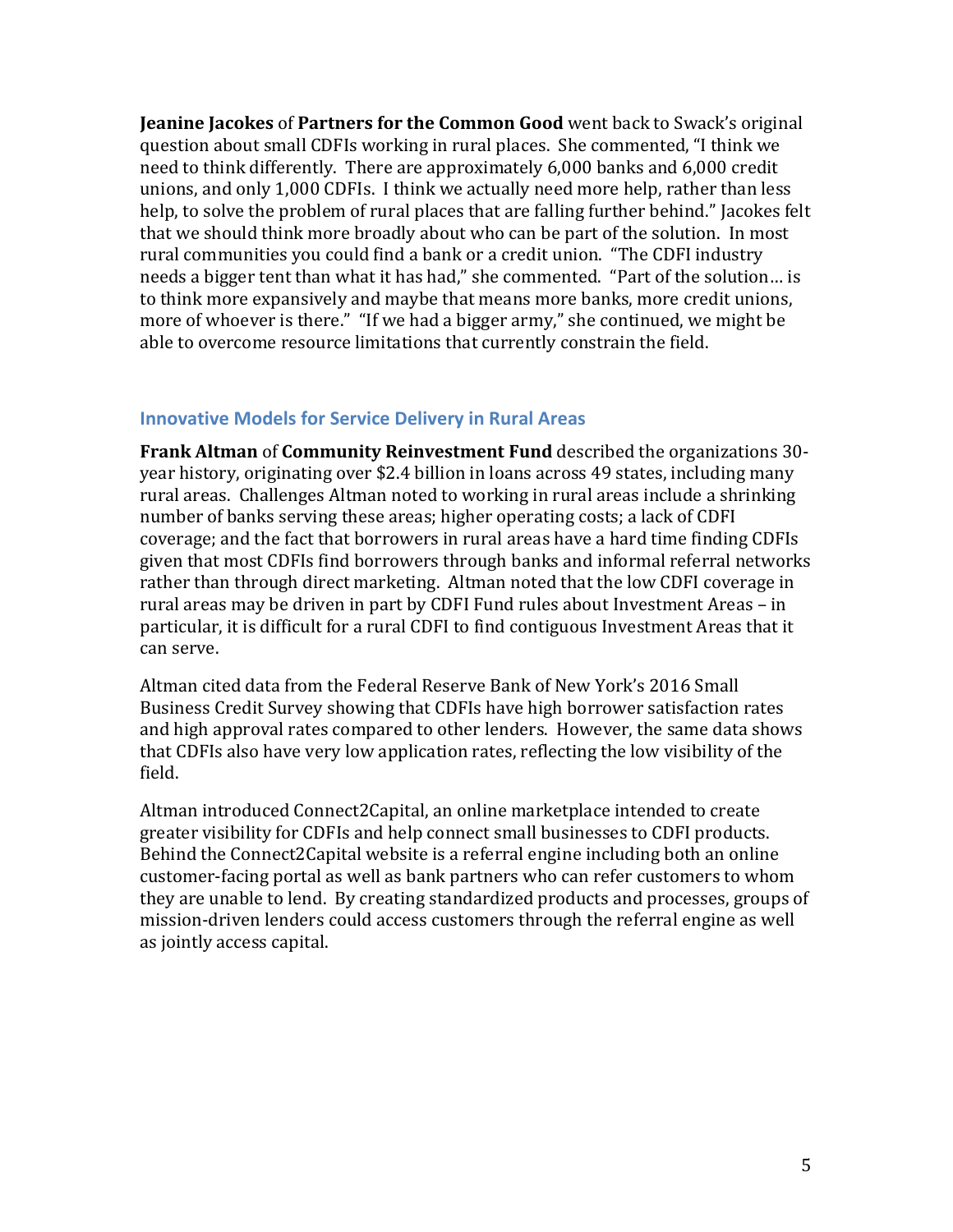

CRF has found that a lot of borrowers are coming in from rural areas - although many are looking for products that CRF does not currently offer. Altman said, "We are trying to build something that will be scalable, with hundreds of millions of dollars' worth of investment opportunity." The fact that Connect 2 Capital is an online platform, he noted, should make it much easier for rural borrowers to apply without having to drive to a bank or CDFI, such that "the issue of remoteness begins to fade away." To date, Connect2Capital has served more than 1,000 businesses seeking more than \$250 million in total financing.

**Bob Jones** of **United Bancorporation of Alabama** described the unique role and value of community banks in rural America: "Say you wanted to create a financial entity, using local resources and talent, that had an intimate knowledge of the markets it was serving. That had a leverage factor of 10:1, so that for every dollar raised locally there was \$10 of total investment. That was a tax-paying entity that funded local schools, public services and infrastructure. That had the resiliency to survive the ebbs and flows in the economy. What I just described to you is a community bank." Jones noted that while there is a tremendous diversity of communities across the country, community banks can customize their business model to all of those communities. Community banks hold about 14 percent of banking assets in the country, and provide about 70 percent of business and agricultural lending in rural America. More than 600 counties (1 in every 5 in the US) have no other physical banking office except a community bank.

Some challenges Jones noted that impact rural America include that over 800 rural counties have limited broadband, even as the 2020 Census is preparing to use online questionnaires. In the South, rural areas also struggles with lower philanthropic presence. In Jones' region, average philanthropic contributions between 2010 and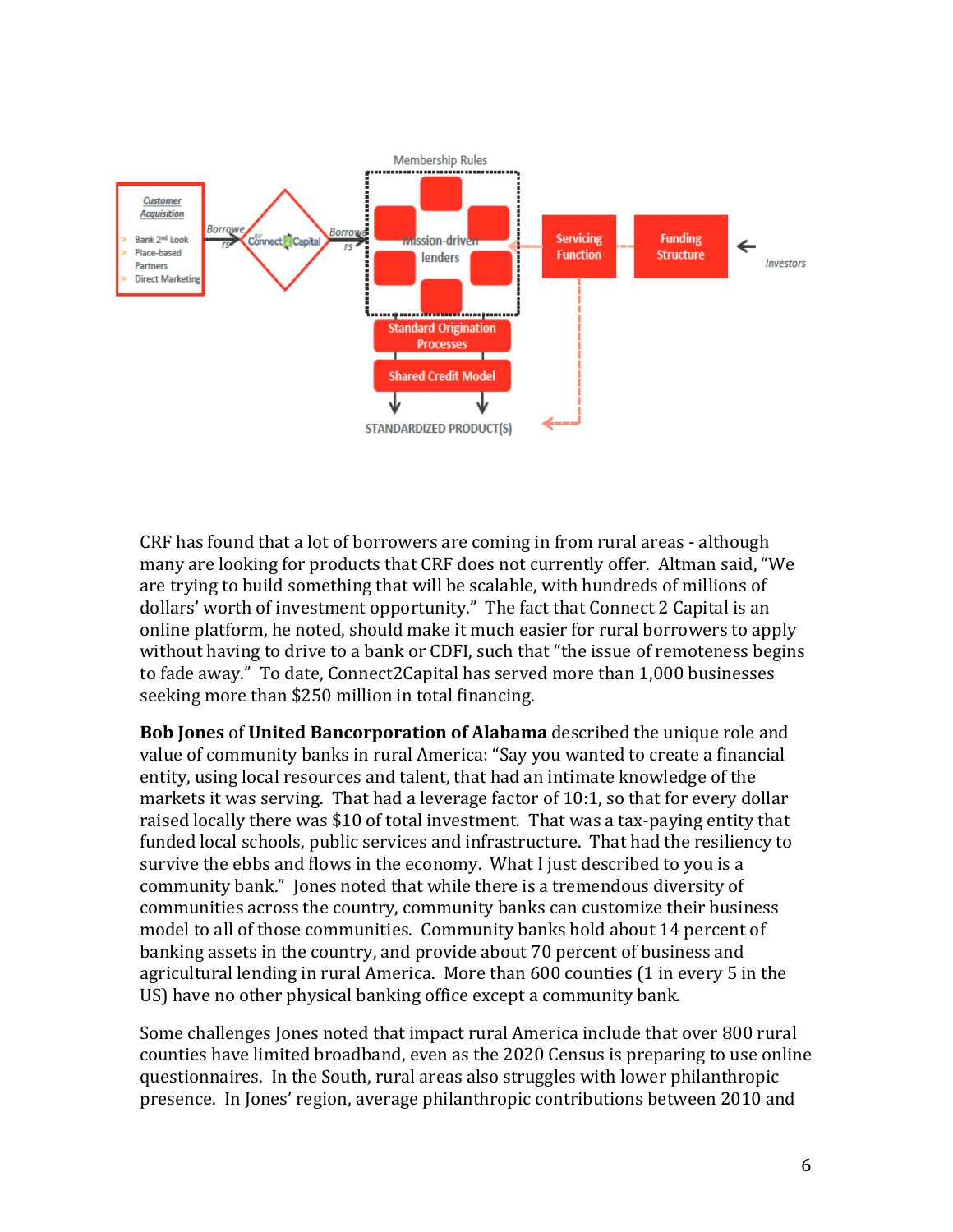2014 were \$41 per person, compared to over \$450 nationally. Other challenges include:

- rural health care (7 hospitals in Alabama have closed; Jones described critically important investments in hospital infrastructure that United BanCorp has been able to make);
- education;
- population loss;
- infrastructure;
- unemployment and underemployment; and
- lack of broadband access ("the new interstate of commerce")

United Bancorporation of Alabama is a bank holding company that is both certified as a CDFI and a publicly traded company. It has a subsidiary that conducts New Markets Tax Credit activity, an Insurance company, and a Charitable Foundation to help community organizations access grants. Jones described the organization as pursuing a "triple bottom line" of financial performance, economic development (it has created or maintained over 10,000 jobs in the region) and community building. The organization works with a wide range of partners including nonprofits, universities, government agencies, foundations and extension offices. That said, Jones noted that in many rural areas there are no nonprofits to work with.

Jones noted that until 2011, the organization was not aware of the CDFI space. But there are now 137 CDFI Banks, 40 percent of which are rural.

**Sarah Morgan** of **FAHE** began by describing the Appalachian communities that FAHE serves. "Appalachia is a place where the economy and markets are broken… and where there is a lack of ability to pay for services." FAHE seeks to eliminate poverty by providing holistic solutions at the community level and helps to shape resilient communities. The FAHE network owns over \$1 billion in assets and invests over \$500 million annually in the local economy. Since 1980, over 450,000 people have received service.

Morgan emphasized the importance of partnerships in this work. The FAHE model seeks to go beyond mere "collaboration" – "We seek to turn competitors into allies," said Morgan. "We give collective purpose as we try to move the region forward. We play that connective tissue role – helping to connect supply with demand."

FAHE members have built their organization capacity to become sophisticated leaders who have mastered a variety of disciplines to tackle the challenges in their communities. "They can not only build a quality home," said Morgan, "they can finance it, and raise the grants and resources to make it affordable to a low-income family." Morgan gave the example of FAHE members' work with USDA, from initially working with the 502 direct loan program to now brokering loans for the 502 guaranteed loan program, through which loans are sold to banks in the capital markets. In the absence of banks, FAHE's nonprofit members are providing a delivery vehicle for affordable mortgage finance.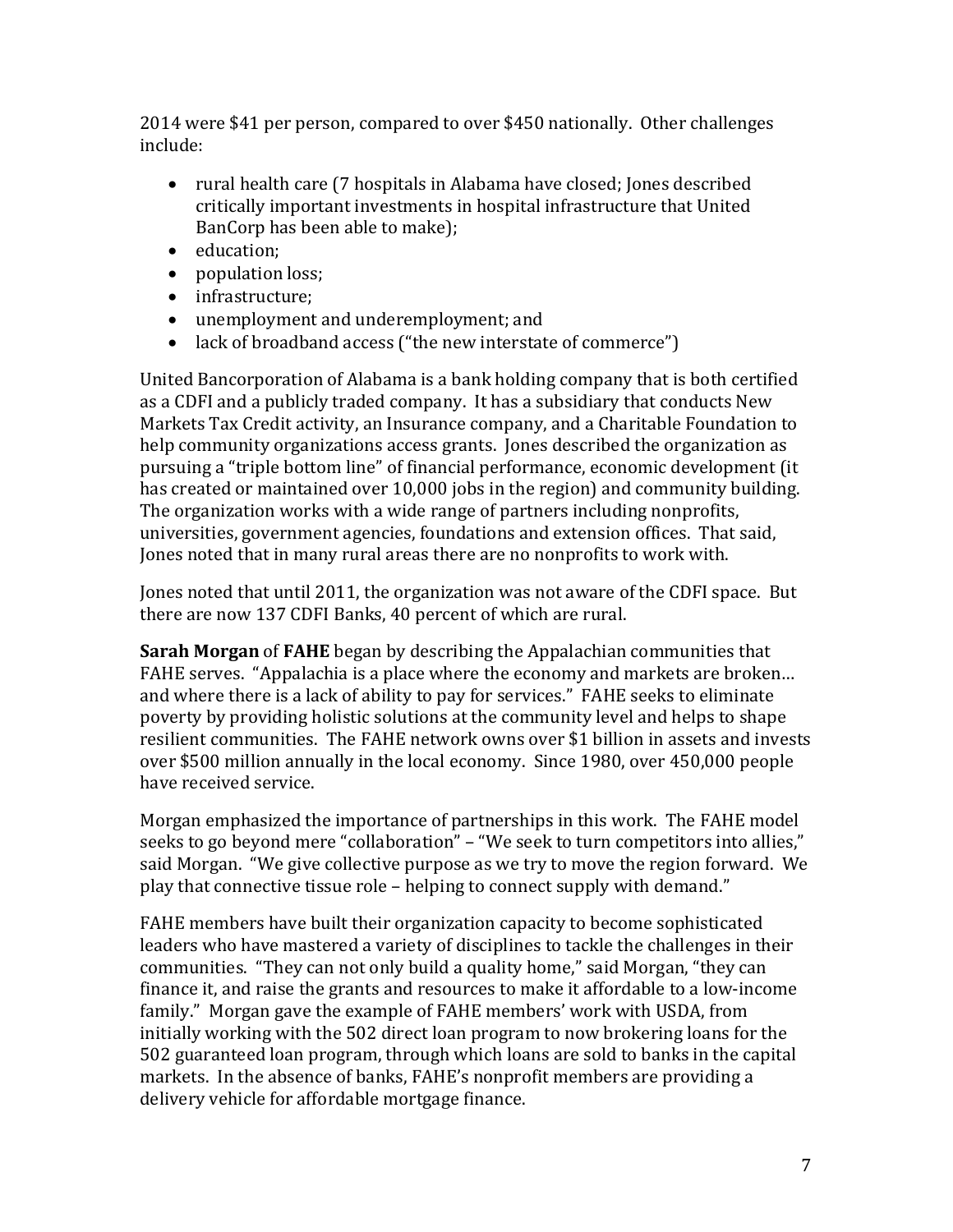Morgan concluded that rural communities need access to consistent capacity, as well as strong and determined leaders. Both with require investment in local leadership.

**Maureen Rude** of **NeighborWorks Montana** described how their partnershiporiented service delivery model was developed to provide homeownership education and lending across a large, sparsely populated state. NeighborWorks Montana is a statewide CDFI that works with between 15 and 25 partners across the state who deliver homebuyer education and counseling services (both in person and over the phone). It funds these activities, provides access to training for partners, and provides support and technical assistance for partners. NeighborWorks Montana itself provides home purchase assistance loans to customers referred by these partners, and partners with regional and local banks across the state who provide senior mortgage financing.

The importance of partnerships is underscored by a dip in production in northeastern Montana that occurred when a key partner in that part of the state closed down. It took the organization some time to be able to locate a new partner who could play the roles they needed. "The partners are the key," said Rude. "We don't go into anything without a partner."

NeighborWorks Montana realized that many of its partners needed help to fund affordable housing development work that they were doing, and now provides loans to these developers. For example, Rude discussed a new partnership the organization has developed with another CDFI in northeastern Montana, Great Northern Development, who is addressing rental housing preservation and development needs in that part of the state.

Since its founding 20 years ago, NeighborWorks Montana has built a \$25 million asset base. Rude reports that "we are able to have a lot of impact at that level." Over the past 3 years, NeighborWorks Montana has invested \$6.7 million in multifamily development projects creating or preserving 618 affordable housing units, and has delivered \$4.7 million in subordinate home purchase assistance loans.

Rude also described a how NeighborWorks Montana joined the ROC USA affiliate network in order to preserve manufactured housing parks. Manufactured housing makes up 19 percent of the stock in Montana. NeighborWorks Montana has worked with 8 manufactured housing communities to date, providing technical assistance and loans.

Rude noted that there is a banking presence throughout much of Montana, including Wells Fargo, regional and community banks, and credit unions. Rude agreed with Altman's earlier comment about the need to do more marketing and outreach to raise the visibility of CDFIs, and noted that NeighborWorks Montana has started to invest more in marketing and seen some positive returns to it. Their marketing budget, however, remains limited compared to others in the field (such as mainstream banks and Realtors).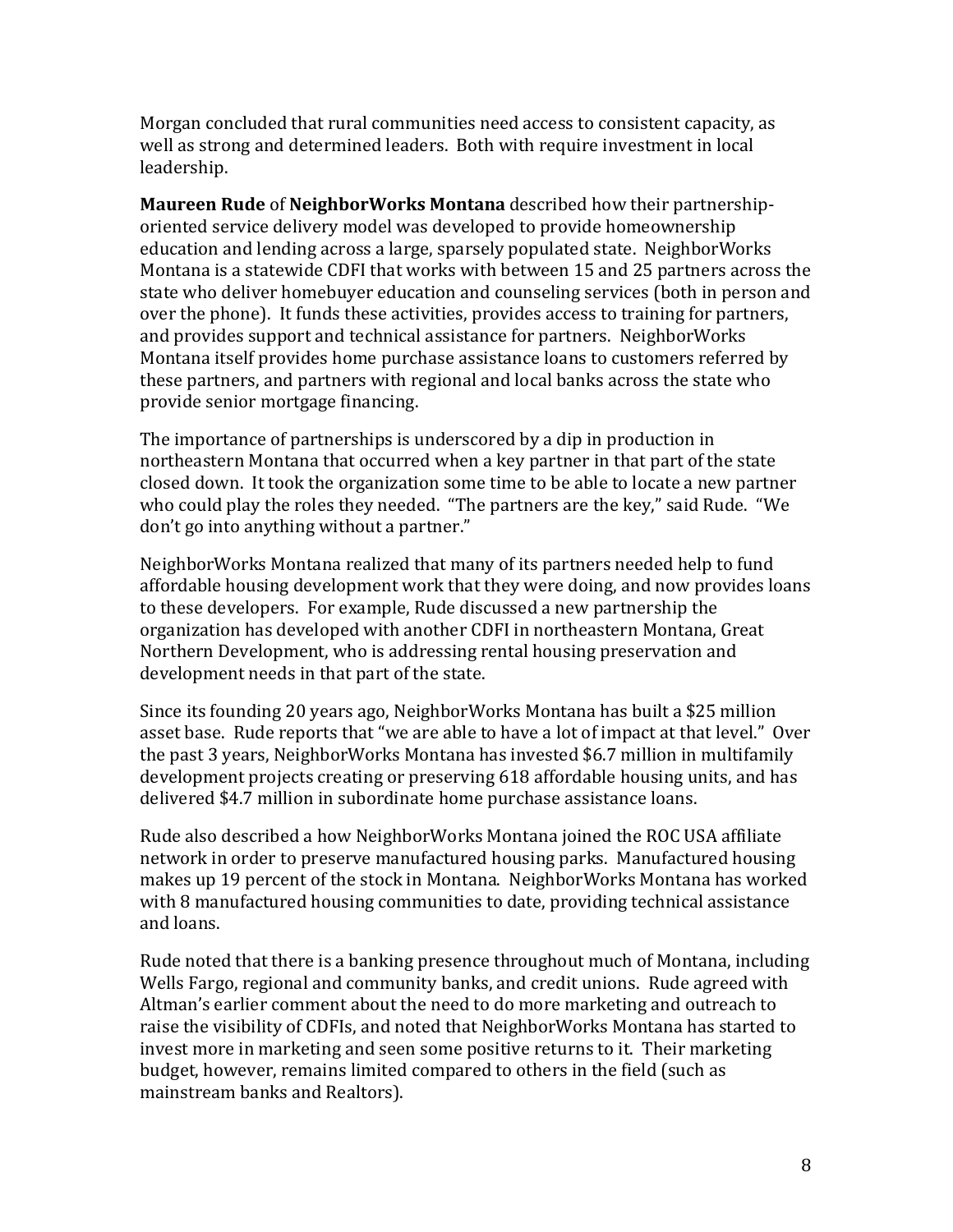The organization is doing business planning. Some key issues with which it is grappling now include:

- Broadband needs that are prevalent throughout the state, most of which only has access to satellite internet. NeighborWorks Montana is looking to implement more online homebuyer education, but that resource does not work very well with satellite internet.
- Long driving distances and counties with very small populations (as low as 589 people in one county).
- NeighborWorks Montana's current partners are mostly serving the county that they are in and maybe one other county. For them, this means that "we're still not really serving the whole state and we've got to find a way to get out to the *really* rural parts of the state."
- NeighborWorks Montana is doing some capitalization planning work, and is trying to be more strategic in thinking through what capital it needs, at what rate, from whom, and matching the assets and liabilities.
- Training the next generation of leaders to ensure the longevity of the organization.

Swack noted a few themes emerging from this panel – as Mensah initially noted, "creative partnerships are driving resiliency, and I think we heard that in all of the presentations." The question is how to drive innovative partnerships. We heard about the importance of place and culture, capacity, technology.

### <span id="page-8-0"></span>**State Roles in Addressing Rural Financial Needs**

**Kelvin Hullet** of the **Bank of North Dakota (BND)** discussed the history of the institution which is the only state-owned bank in the country. This state bank (and state grain elevator) was started in 1919 with a goal to address the needs of farmers who felt they were being treated unfairly by the financial industry. The bank was controversial when it was started, and faced stiff opposition from the financial industry and grain dealers.

The mission of BND has not changed since its founding – "to deliver quality, sound financial services to promote agriculture, commerce and industry in North Dakota."

BND seeks to cooperate rather than compete with the financial industry. It makes direct loans only for student loans, agriculture loans to beginning farmers, and loans to local governments in the state. Otherwise, it buys participations in loans originated by local banks "who serve as our distribution channel." BND envisions itself as an "agile partner that creates financial solutions to current and emerging economic needs."

BND is governed by the State Industrial Commission, which includes the Governor, Agriculture Commissioner, and Attorney General. The Industrial Commission appoints BND's president and senior staff executive committee, and approves any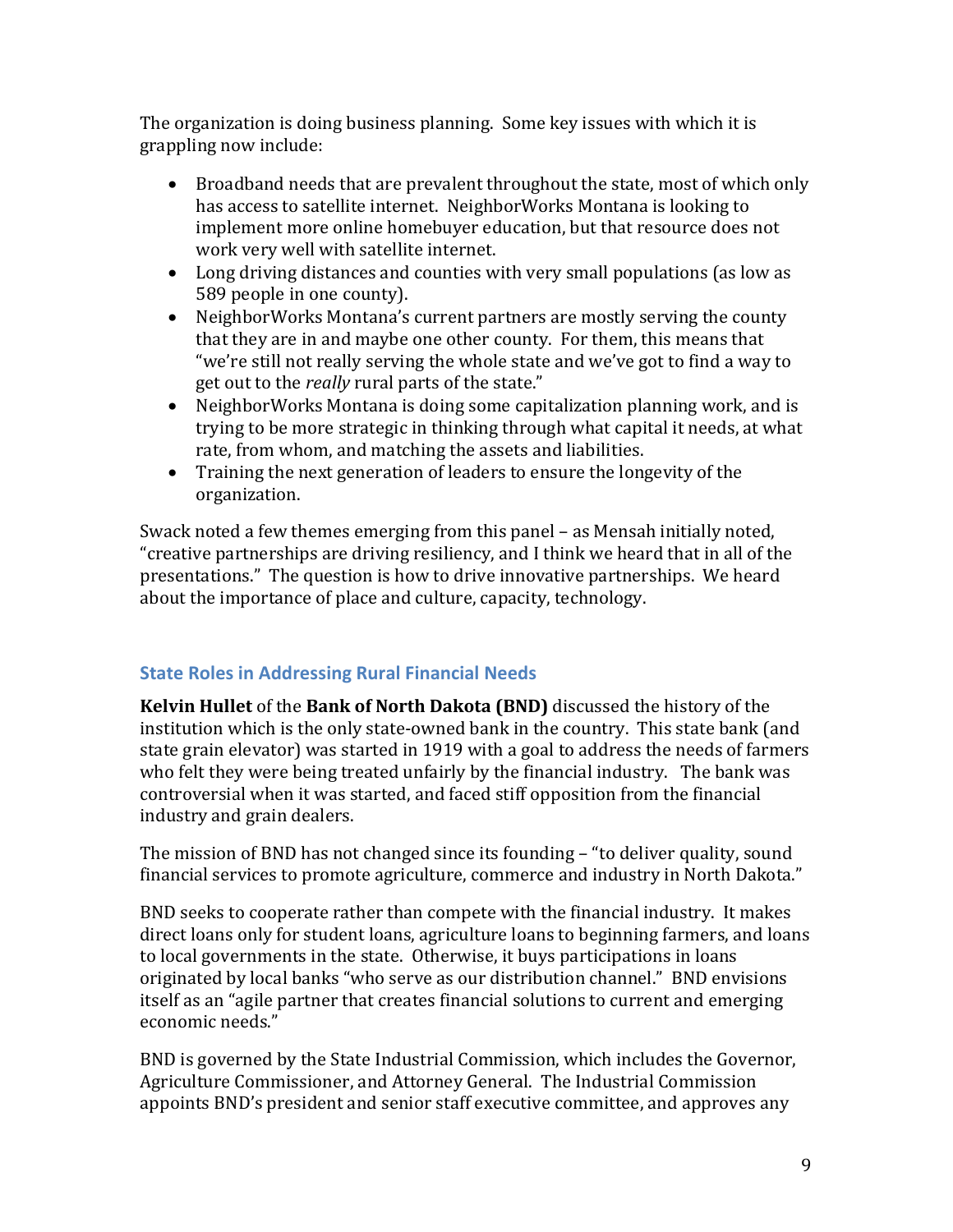loans larger than \$15 million. BND also has a 7-member advisory board, currently including 3 bank presidents and 4 other representatives from across North Dakota. All representatives are familiar with the economy of North Dakota with a broad understanding of finance.

BND has its annual budget approved by the State legislature through the appropriations process. The legislature can also legislate specific loan activities and products.

BND is structured as a state-owned entity and made \$145 million last year. However, it values both stability and its economic development mission over profits, according to Hullet. "We make money, but we don't make as much money as we would if we were a private-sector bank."

BND's portfolio currently includes over \$2 billion in commercial loans, \$1.4 billion in student loans, \$762 million in residential loans (although the Bank is starting to exit this program due to interest-rate risk), and about \$670 million in farm loans.

On the operations side, BND serves as a "Banker's bank" or "sort of a Federal Home Loan Bank for our community banks in North Dakota," Hullet said, providing these banks with a variety of services and acting as their partner. A video providing more details about BND's operations is available here:

#### [Bank of North Dakota](https://unh.box.com/s/tubgosfh5rqi5d1gme1vhj4s33z242af)

BND is capitalized through taxes and fees that go through the State Treasurer, who then makes deposits in the Bank. Effectively, "BND has a captive deposit base that forms about 85 percent of our deposits," Hullet said. "We also work with some other companies in the state and provide safekeeping for them."

BND is not regulated by the OCC or the FDIC, "which gives us the opportunity to do somethings you might not otherwise be able to do," says Hullet. However, BND is inspected by the State banking regulator every other year and is audited regularly.

BND's profits can go back to the State legislature, in the form of a dividend, or can be reinvested into the bank. Bank profits provided \$100 million to the 2015-2017 General Fund Budget and \$140 million to the 2017-2019 budget. Profits have also funded a \$100 million infrastructure revolving loan fund, and \$31 million for interest rate buy-down programs for key economic development programs. Lastly, BND profits have funded loans to state agencies, such as a \$50 million line of credit to the State Water Commission.

BND is flexible to meet changing community needs and address lending gaps in North Dakota:

• For example, it created a Farm Financial Stability program helping North Dakota farmers who experienced cash flow shortages during 2014-2016.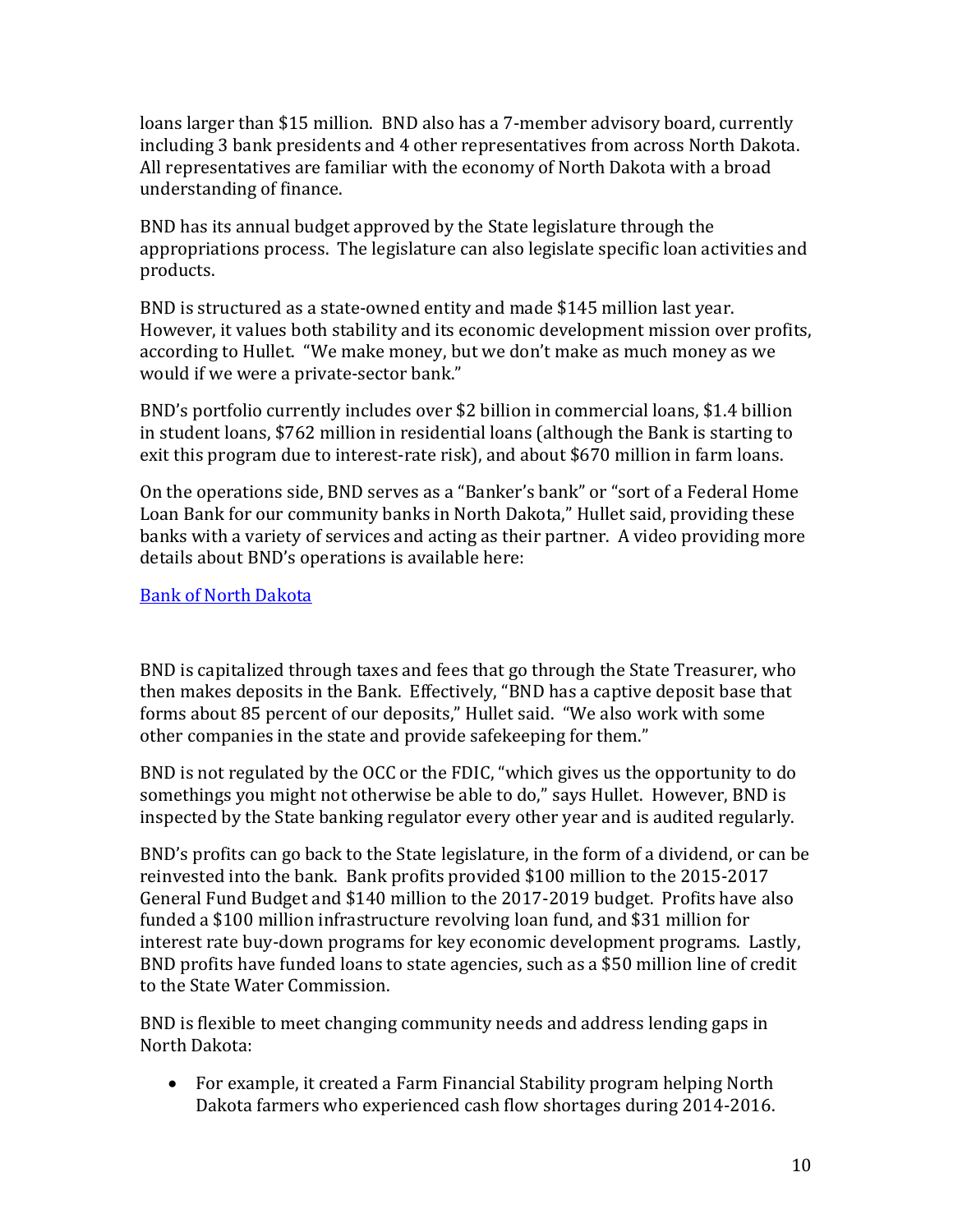The program allowed farmers to restructure their debt load with lower interest rates. BND has funded \$155 million in investments through this program.

- BND also created a "Critical Needs Program" to respond to infrastructure and housing needs in rapidly growing oil-drilling regions. BND was able to finance critical infrastructure needs for local communities based on their access to Gross Production Tax cash flows from drilling activities. BND financed \$200 million in public-sector improvements such as schools, law enforcement facilities and courthouses.
- BND created a mortgage origination program to help rural lenders with limited operational capacity. Though this program, BND has originated USDA and conventional financing working directly with borrowers referred by rural lenders. The local banks appreciate this service because BND does not compete for their customer.
- BND has offered student loan consolidation to North Dakota residents to bring down their interest rates.

Hullet closed by emphasizing that first and foremost, BND is run as a bank, not as a state agency. He expressed concern about proposals he has seen for other state banks where the composition of the board is such that the entity could be pressured to depart from sound banking principles.

**Bob Schall** of **Self Help** summarized some lessons learned from the BND model:

- One is around the importance of the customer acquisition and service delivery model, which for BND and other mission lenders has revolved around local banks. Schall pointed out that in many areas of the country, these banks are becoming fewer and fewer, which raises questions about how to proceed.
- Another key point for Schall is that even though BND is working through a traditional financial infrastructure, it is able to expand access to credit by offering unique products. "That is a great model for an intermediary," Schall commented.
- Schall felt that part of the "genius" of BND was where it gets its money. "In many places, public sources could be a fantastic source of capital... the CDFI industry has not really effectively tapped that source."
- BND's lack of federal regulation and its consistent source of capital from the state makes it "somewhat immune to economic cycles," felt Schall. "You can be a counter-cyclical lender and actually fill the void when other banks are constricted. Things like that are unique."
- Schall also pointed out that BND is headquartered in Bismarck. "You don't need to be based in a rural area to serve a rural area, and you don't need to be exclusively a rural organization to serve rural areas. But it helps to be an organization that has a strong focus on rural areas, and create the type of entity that will be responsive to the needs of rural areas and provide a broad range of credit services."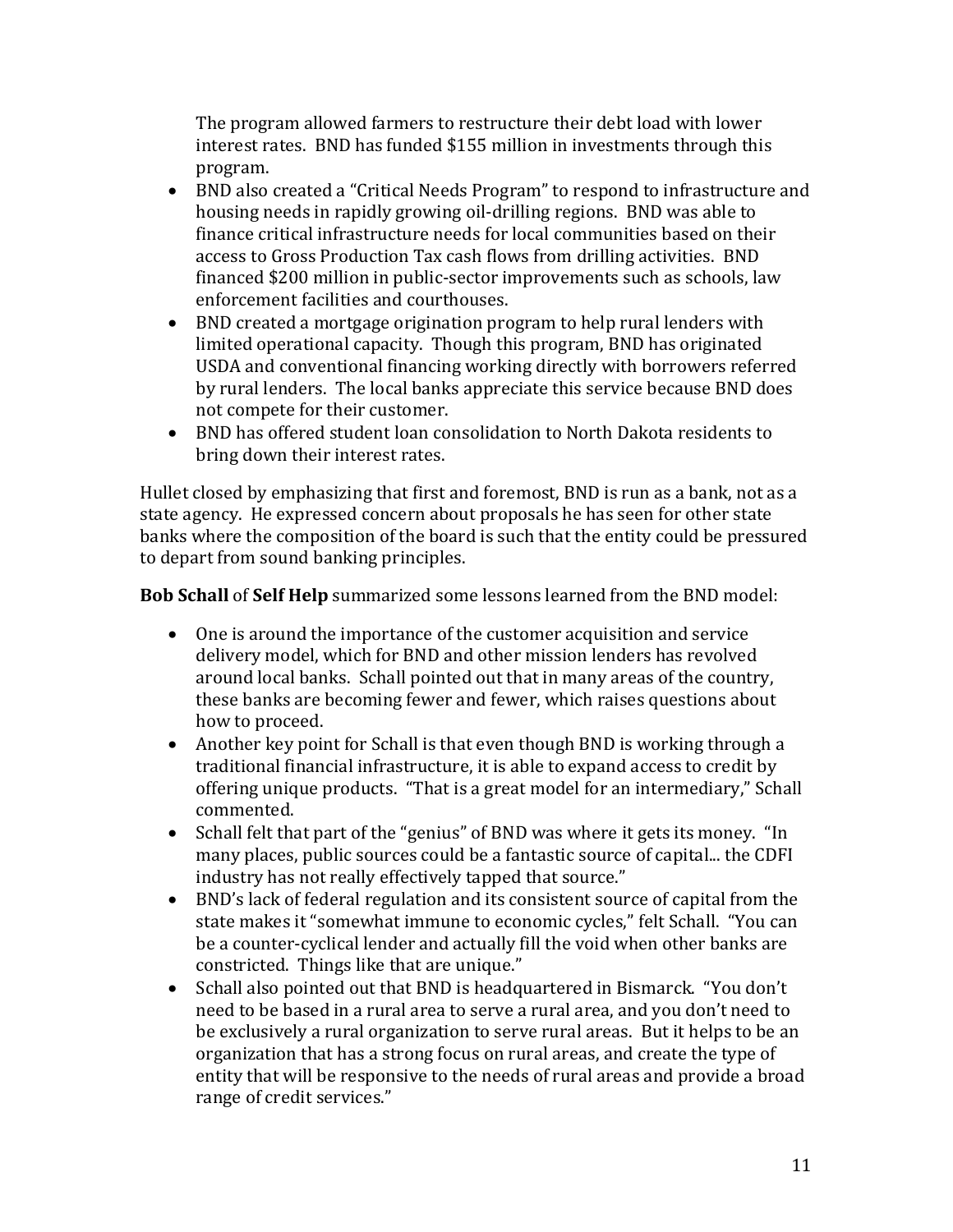• Lastly, Schall expressed happy surprise that there is a public bank in the USA. Schall felt that "this demonstrates that you should look beyond the near horizon," and also consider models from other places in the world.

Jones commented on the declining number of community banks. He believes that this decline does not have to do with the viability of the community bank model, but rather the regulatory challenges faced by these banks. "It is a self-inflicted demise, not an economic one," he stated. "It's an institutional decision by policymakers." Hullet agreed, "When Dodd-Frank was introduced, it was a one-size-fits-all. Community banks were punished for something they were not involved in."

Schall referenced a study that had concluded that BND had contributed to a more stable community banking industry in North Dakota, compared to other states. North Dakota has the most community banks per capita in the United States, affirmed Hullet.

Brian Fogle from Community Foundation of the Ozarks asked about fintech and the threat it may present to the banking industry.

Hullet responded that in the last year BND has been looking at this issue closely, as well as at issues like cryptocurrency. "We are definitely seeing competition from fintech and are working with our community banks to figure out how to compete with that."

Bob Schall noted a "wide chasm" between the community development finance world and the economic development infrastructure, particularly in southern states. With better integration, he believes we could see different results. Hullet responded, "part of my job is to figure out how to integrate things. I think we are reaching a point where we are starting to understand" how to do that. Hullet mentioned a legacy fund that the State created, and the possibility of using it for low-interest-rate infrastructure loan programs.

Another participant asked if BND had looked at financing broadband projects, and commented on the need for both fiber and wi-fi investment. BND has looked at that issue, including whether to use its Legacy Fund to support these projects.

Swack asked if BND was an exporter of capital from North Dakota. Hullet confirmed this is a case. BND has gone to community banks with locations in other states, and has indicated its willingness to participate in certain types of loans in these states. "It goes back to diversifying our base so that we are protected in a downturn," noted Hullet.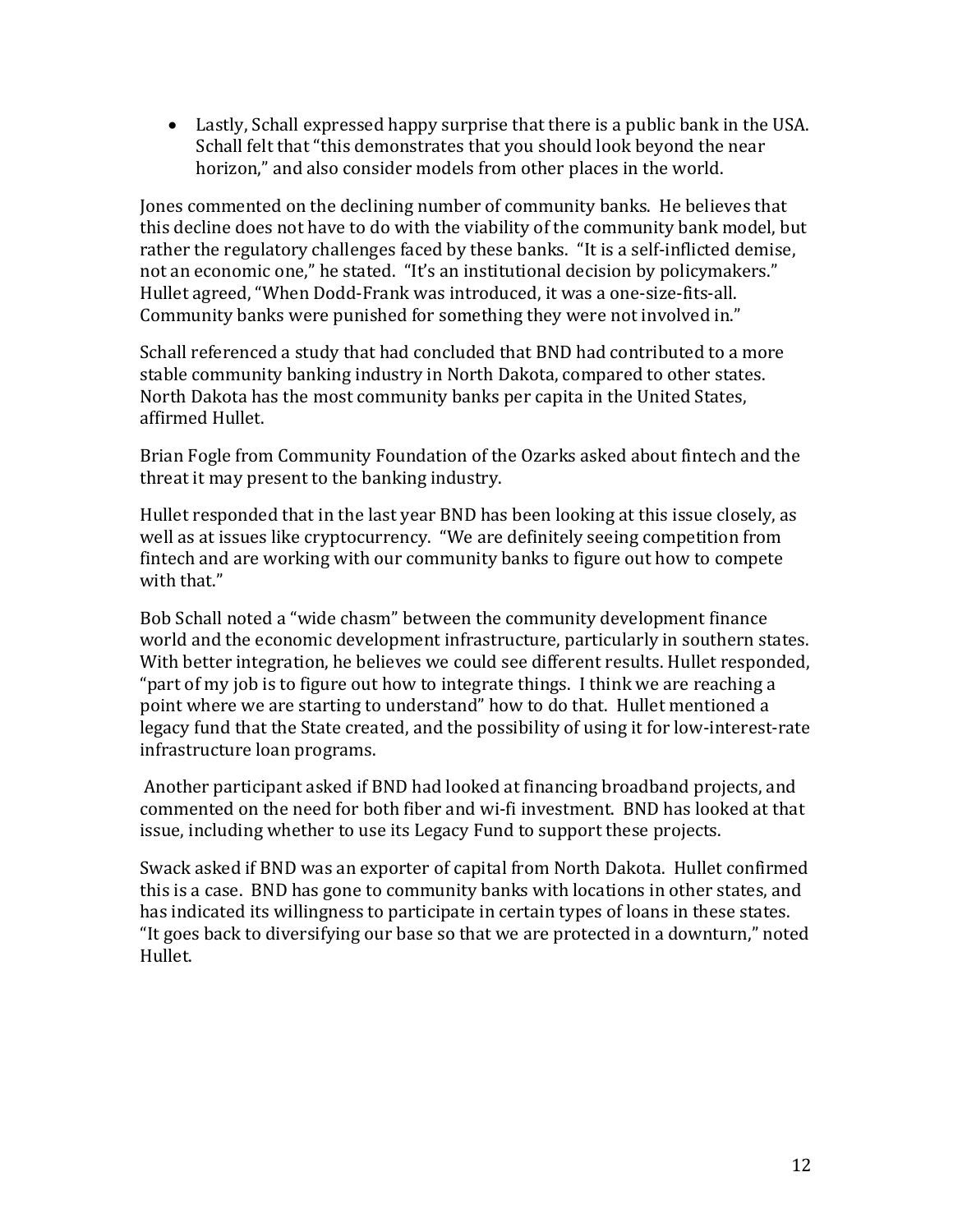### <span id="page-12-0"></span>**"But Not For" – Innovative Ways that Community Developers are Supporting Rural Economic Development Infrastructure**

**St. Louis Federal Reserve President Bullard** opened the second day of the FIR by describing several initiatives the St. Louis Fed has launched with bearing on rural issues:

- The Delta Communities initiative, a place-based approach that aims to strengthen rural communities in the Mississippi and Arkansas Delta. This initiative has hosted regional forums on various topics.
- The St. Louis Fed Community Investment Explorer provides data on investment flows around the country.
- The Center for Household Financial Stability has done research on issues such as the racial wealth gap, and on the financial ability of families to handle emergency expenses

**Andrew Dumont** of the **Federal Reserve Board** provided some takeaways from the previous day's conversation, including the importance of partnerships and networking in rural communities. Key questions going forward include who are the partners, what is their capacity, and how do we support their capacity.

**Janie Barrera** of **LiftFund** talked about how the microlending work LiftFund does is "hard, but even harder in rural areas." LiftFund has grown from its inception in 1994 to an organization with \$70 million in assets serving 13 states including some of the poorest areas of the country, with almost \$30 million in loan volume in 2017. "It takes partnerships," stated Barrera.

Barrera noted that in rural communities, there are fewer assets, and LiftFund had to come up with a product that doesn't require collateral – which it called the "Promise Loan." The Promise Loan used an interview to measure borrower character, honesty, resiliency, and acumen as its underwriting. LiftFund lost 30% of its initial portfolio, but 70% were still in business. It was able to tweak that model and launch a new product called "LiftUp" in 2015, which has achieved lower default rates of 3- 5%. LiftFund has been able to do \$17.6 million in rural lending from 2010-2017. Barrera highlighted that technical assistance needs to be coupled with access to capital for these borrowers to succeed.

**Mary Elizabeth Evans** of **HOPE Enterprise Corporation** provided some background on the organization, which includes both a CDFI, a Credit Union, and a Policy Institute under the same umbrella, with different boards but shared staff. Evans noted that the partnership between the depository institution and the loan fund has been critical for HOPE's growth and impact. HOPE has 31 locations across Louisiana, Mississippi, Tennessee, and Alabama, serving 44,000 members.

HOPE's credit union members are predominantly minorities (73% African American), and 37% of members had never had a bank account before joining. An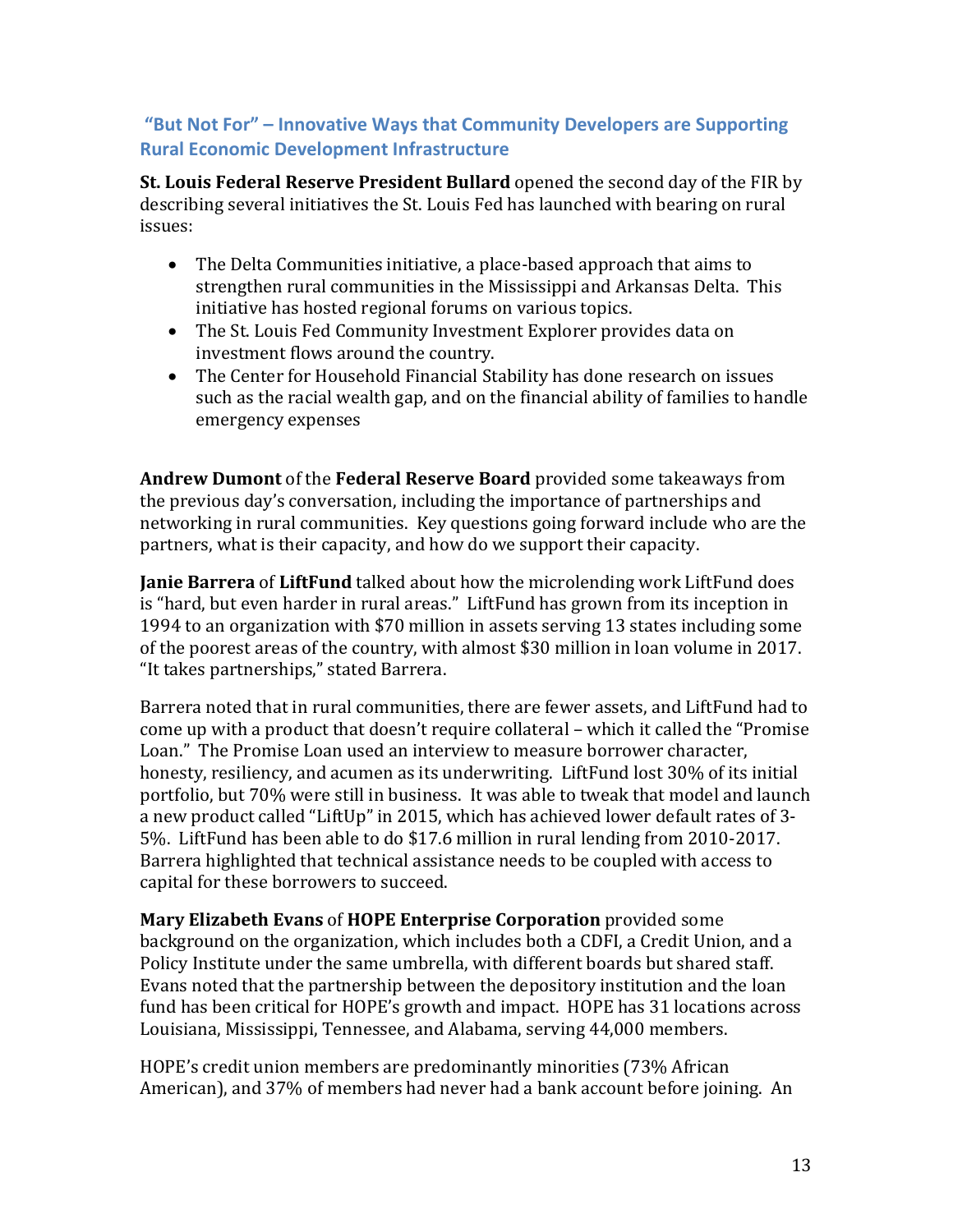additional 32% were underbanked and utilized payday or predatory loan services. The region has a high concentration of persistent-poverty counties, and significant racial disparities along indicators such as unemployment, child poverty, and school quality. Additionally, only one bank has a CRA assessment area in the Mississippi Delta, which significantly impacts the region. Evans also reiterated statistics on the lower level of philanthropic activity in the area that Bob Jones and mentioned the previous day.

HOPE is growing through both mergers and new office openings in communities with banking needs. It has accepted 4 branches as donations from Regions Bank, which was closing those branches. HOPE tries to cluster branches to maximize staffing efficiency.

HOPE has created a "small towns partnership" program where it is working more intensively in certain communities where it has branches; most of these communities face concentrated poverty, population decline, and other challenges. The small towns partnership program seeks to build the capacity of towns to facilitate economic development; support communities in developing strategic plans; empower community leaders with tools and leadership skills; identify priority projects; and provide training and technical assistance to advance priority projects and leverage capital. Examples of projects include a historic school in Drew, MS, that was converted to affordable housing; and an effort to improve utility infrastructure in Itta Bend, MS.

**Betsy Biemann** of **Coastal Enterprises (CEI)** drew a portrait of the types of communities in Maine, which can be thought of as "three Maines" – the greater Portland Area, a booming area with lots of economic activity; rural counties that have been stagnant for 6 years, with an extended recession and outmigration; and the central / midcoast region which is depressed economically but not as much as inland counties. Biemann described communities working on different visions of how to build their economies, with ideas ranging from rebuilding shuttered industries such as paper mills, to promoting tourism, to developing agriculture. Communities are trying to diversify economic development strategies while building on local assets, and also connecting to people who have moved away from Maine but have skills and resources they would still like to contribute to their home communities.

CEI has a 40-year history in micro and small business lending, as well as community facilities lending. CEI offers business coaching, workforce development intermediation, and brings particular expertise in natural resources-based industries. It also engages in state and federal policy. It has \$100 million in total assets, and has several for-profit subsidiaries such as a NMTC subsidiary, a solar financing subsidiary, and an SBA 7(a) lending subsidiary.

**Karama Neal** of **Southern Bancorp Community Partners (Southern)** described the mission of her organization around wealth building. Neal emphasized that traditional financial institutions in rural America are disappearing: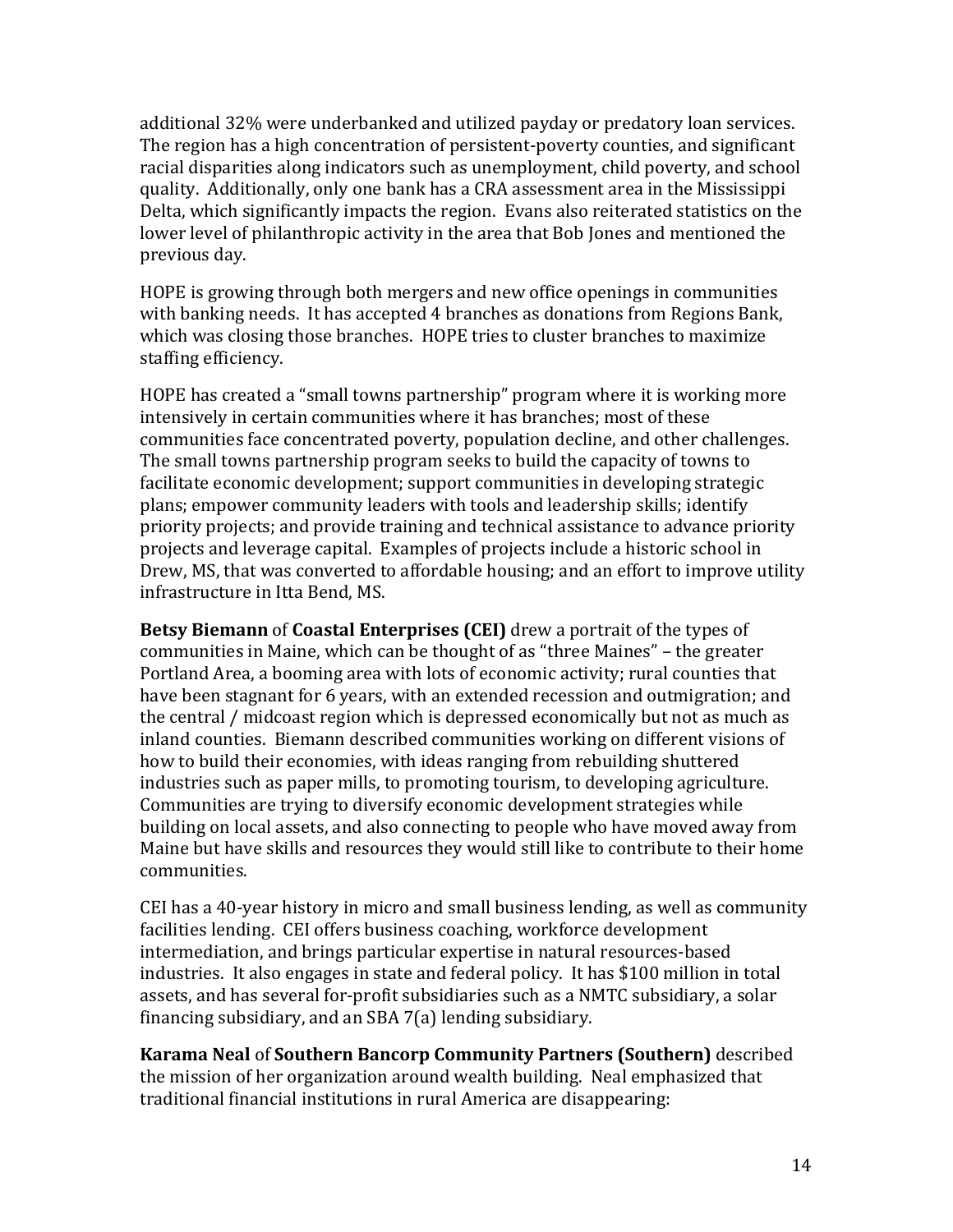

Tolbert, Charles et. al. 2014, "Restructuring of the Financial Industry: The Disappearance of Locally Owned Traditional Financial Services in Rural America." Rural Sociology, Advance Copy.

Neal noted that this trend is not new. Southern was founded 30 years ago to provide financial services and access to capital in places that don't have it. "There are six communities where we are the only bank in town… these are challenged communities where we are working," she noted. Southern consists of three separate CDFIs under a common umbrella: a holding company, a bank and a loan fund – similar to structures in place at Self Help and at HOPE Enterprise, she noted. "Each of these entities has different tools they can use to help achieve the mission we were founded to serve," Neal stated. The combined entities have \$1.1 billion in assets, up from \$10 million at the organization's founding in 1986.

Southern has 44 locations serving 65,000 customers in Arkansas and Mississippi. Branches are concentrated in areas of high poverty, and with high rates of unbanked / underbanked population. Communities they serve have experienced outmigration over an extended time.

Neal highlighted some common themes between Southern's work and that of other presenters, including:

- The importance of having a policy shop, which Southern also has, to promote fairness and justice for low-income communities; and
- The need for technical assistance beyond just capital Southern's activities in this area include VITA tax return programs, IDA programs, and housing and credit counseling.

More than half of Southern's loans are for amounts under \$10,000, which helps to combat payday and other forms of predatory lending. Savings accounts help customers to build net worth so they can then start businesses or buy a home.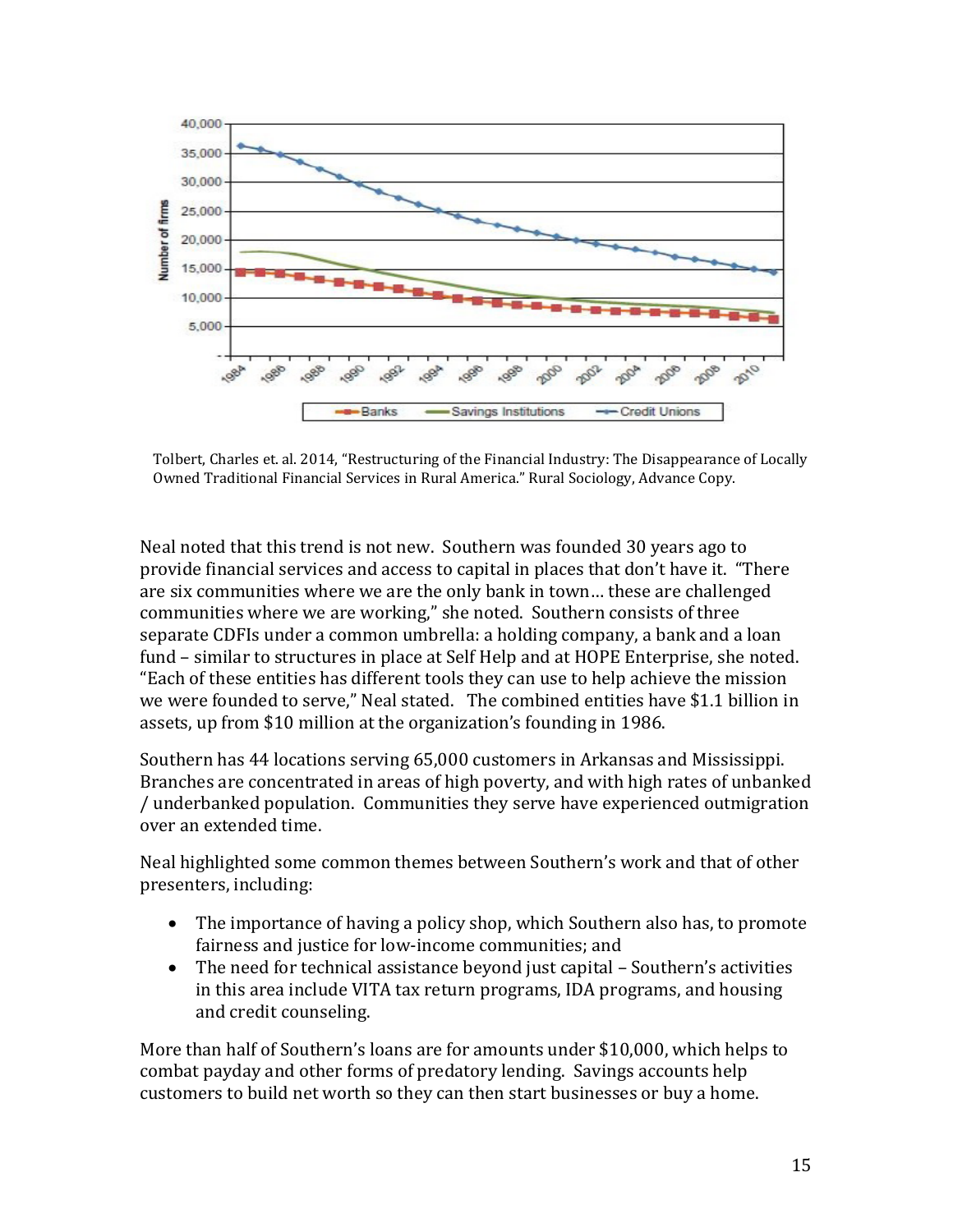**Dumont** asked the panelists to discuss how they identify the partners they are going to work with, and what local partner needs must be addressed so that they can be effective:

- **Barrera** replied that LiftFund's number one partners are banks. "Our challenge is not finding customers, it is finding capital to be able to make these loans. Banks and foundations are a great resource for us," as well as religious congregations. LiftFund has an investment program where individuals can invest \$1,000 and earn a 2% return, and either roll over the investment after 12 months or ask for the money back. The other partners are people who work in the communities. "We have feet on the ground in 10 cities in Texas, "as well as several other communities, but there are communities where LiftFund needs partners and/or uses the internet.
- **Evans** replied that "we look for partners with aligned visions." Community banks are critical partners who help HOPE serve what would otherwise be bank deserts, as are many national CDFIs who help HOPE to "import capital" into the region. Evans noted that HOPE's strongest partnerships are often with churches, schools, businesses, and local and state governments in the areas they serve.
- **Biemann** noted that CEI partners with many community banks, which are plentiful in Maine. These partnerships include loan participations. Economic development and workforce development organizations are other key partners. CEI has also helped to incubate other CDFIs, including a Native American – led CDFI, Four Directions, and the Genesis Fund, a religiousbased affordable housing lender. CEI also has a number of its business coaches housed in other organizations around the state so that they can be closer to the local businesses they are counseling. Lastly, CEI engages in national partnerships such as with the CDFI Coalition and national CDFIs.
- **Neal** talked about how Southern tries to maintain a narrow focus, but finds low-time-commitment ways to connect people or to help people write grants. Southern tries to create an environment that allows partnerships to thrive. Neal mentioned collaborative efforts around issues of underbanked populations as an example.

**Dumont** then asked the panelists to discuss how they deliver capacity-building services, especially in more remote communities – how much do the organizations do themselves, versus through partners.

- **Neal** replied that Southern does some of that work in house, but has a small staff and a large geographic area. Southern tries to find partners to help out. She noted that state-funded programs are accountable to provide statewide service (such as a statewide small business technology organization), and therefore can make good partners for this outreach work.
- **Biemann** added that in some cases funding drives how you can partner (and funding can also either facilitate partnerships or create friction). Biemann described how Small Business Development Centers (SBDCs) are allocated to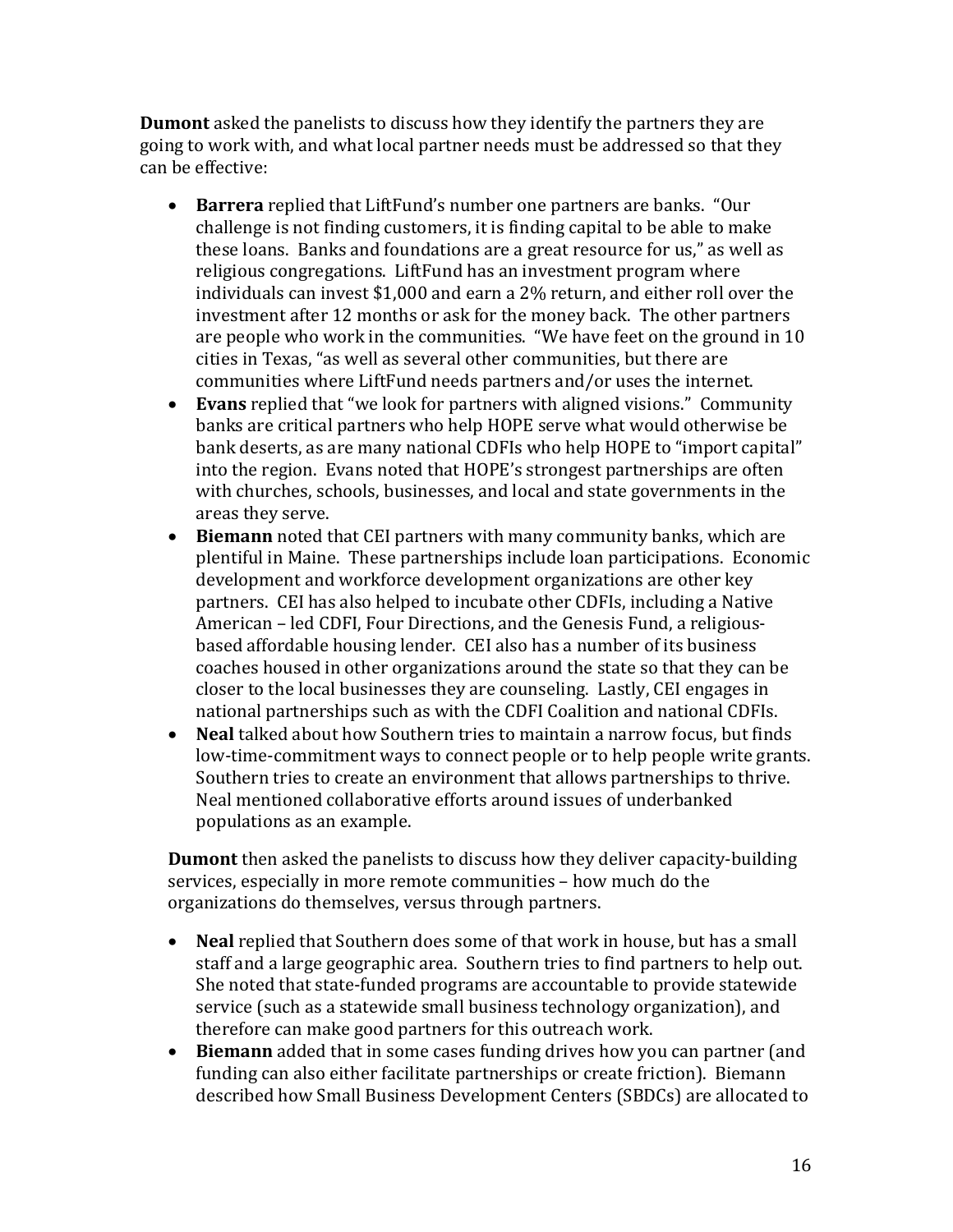different regions of the state; CEI operates one SBDC and partners in other regions operate other SBDC's with which CEI collaborates. In other cases it is more "organically complementary" – for example, there is an organization who does a lot of workshop-style business training. CEI knows the nature of this organization's work and if that is what a borrower needs, they will make the referral rather than design their own workshop.

- **Evans** pointed out that HOPE has always provided training and technical assistance as part of its model, but has similarly also often partnered with organizations who could provide more in-depth assistance in particular topics. HOPE's small town partnership program has received funding from USDA and other sources to support technical assistance. It has hired staff with expertise in various areas such as affordable housing, food retail, and educational facilities. HOPE does not have experience doing strategic planning with communities and has partnered with a strategic planning firm, with whom it is working side by side in those communities. Finally, Evans pointed out that "there is significant, deep expertise in the communities that we are serving." For example, there is Delta Housing, a nonprofit housing developer, who can help develop affordable housing strategies.
- **Barrera** said that LiftFund's business loan officers spend about 15 percent of their time providing technical assistance. "We definitely need partners for the other 85 percent – we don't want to say no to our customer, what we say is not now, these are the things you need to clean up." Partners are the ones who help us make sure that "not now" becomes a "yes" for the borrower.

**Dumont** reflected on Evans' story about how some communities have had strategic planners in the past who would drop off the completed plan, and leave the community. He tied this story to the need for community capacity to be consistent and reliable. "How can you be visible if you are only there half the time?" he wondered. Dumont asked the panelists how they can make sure they can be there into the future as reliable and consistent partners to communities, what sort of resources and funding they needed to do that, and more broadly how they could sustain this work.

- According to **Evans**, HOPE has tried various models of credit union branches – micro-branches, cashless branches with kiosks with online apps, and fullservice cash branches. It has tried a mobile app with a financial manager and budgeting tool. "However," Evans continued, "because of the lack of trust in some of these communities, people want to have a relationship with their bank. Having a physical presence in these rural, underserved communities is critical to our model." At the same time, part of the sustainability conversation is that the majority of HOPE's lending is in urban areas. "We've put a very intentional focus on balancing our lending between rural and urban areas," she said – HOPE's urban activity subsidizes the rural work.
- **Biemann** related that because CEI is 40 years old, and has a reputation for both financial strength and expertise, it is approached all the time from people who are asking CEI to lead new initiatives or help develop big new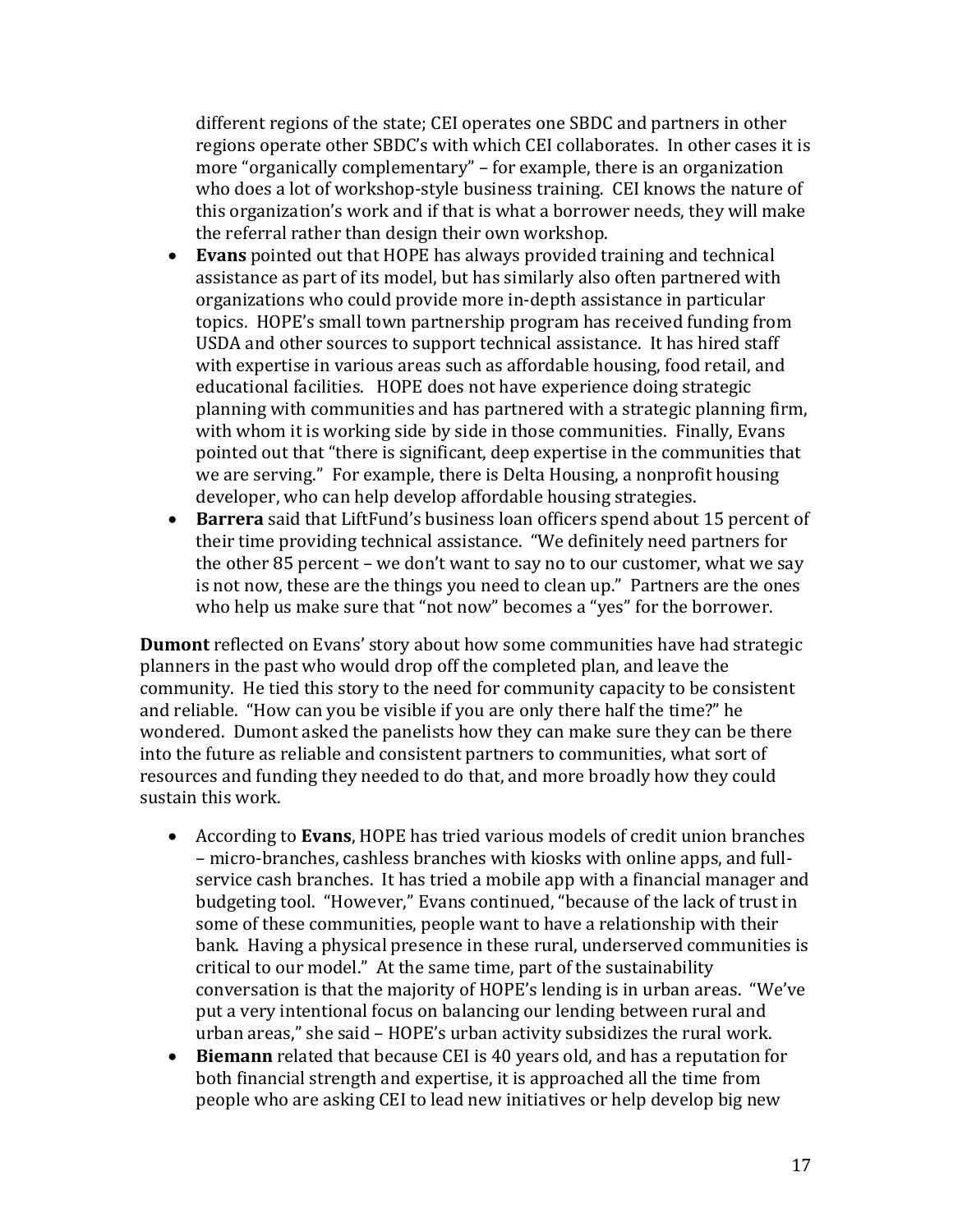ideas. CEI is in the position of needed to evaluate these opportunities in the light of its strategic plan, its mission and its understanding of its comparative advantage. "It happens far more than I anticipated and one needs to have the capacity that enables you to take on some of those things, which don't necessarily have funding that comes with them, but where it somebody needs to do this and we are the right ones."

- **Barrera** added "to follow along with [Biemann's comment], patient capital is needed. People want results in one year – but how can you change a community in one year? Can we at least talk about 3 years?"
- **Neal** described how "unexpected partners" can sometimes help to build trust. For example, Southern works with a major utility that is recognized in the community as a longstanding institution. She also brought up the "small town advantage" – "first, word spreads really fast because there are not a lot of people to spread it to and that can be really helpful when you are trying to make a change." Neal continued, "The other piece is that… if you are doing 1,000 tax returns in a town of 10,000 people, you're reaching a significant chunk of folks."

**Brian Fogle** was in a small community where a community member asked him, "why can't we keep our children [in the community]?" He sought the panelists' advice on this question.

• **Neal** was heartened by the conversations around broadband at the FIR. She believes that the nature of work is changing, and as people have more opportunities to live where they want to and work someplace else, that may change the calculus. The two things to consider are: 1) how to help people growing up in rural communities to understand what their opportunities are?; and 2) maximizing opportunities for work that allows you flexibility of place.

A participant asked whether panelists were modifying their business models or experiencing mission creep because of funding?

- **Biemann** replied that CEI is fortunate in that it does generate enough revenue to support the organization and it has diversity in its funding.
- **Neal** replied that HOPE tries to go after flexible funders, and that one of the reasons it invests in policy work is to be able to advocate for resources where it sees important needs.
- **Barrera** discussed the difficulties of making microloans in the United States, noting that it is hard to break even for loans under \$20,000.

**Swack** asked Barrera about LiftFund's borrower questionnaire (that asks borrowers about their character, honesty, and acumen), and linked it to the emergence of the field of behavioral economics. "People don't do stuff because they are rationally maximizing their utility, they do stuff because of their history, their emotions, their culture, all sorts of different things." Swack asked, "what has LiftFund has learned from its borrower questionnaire?"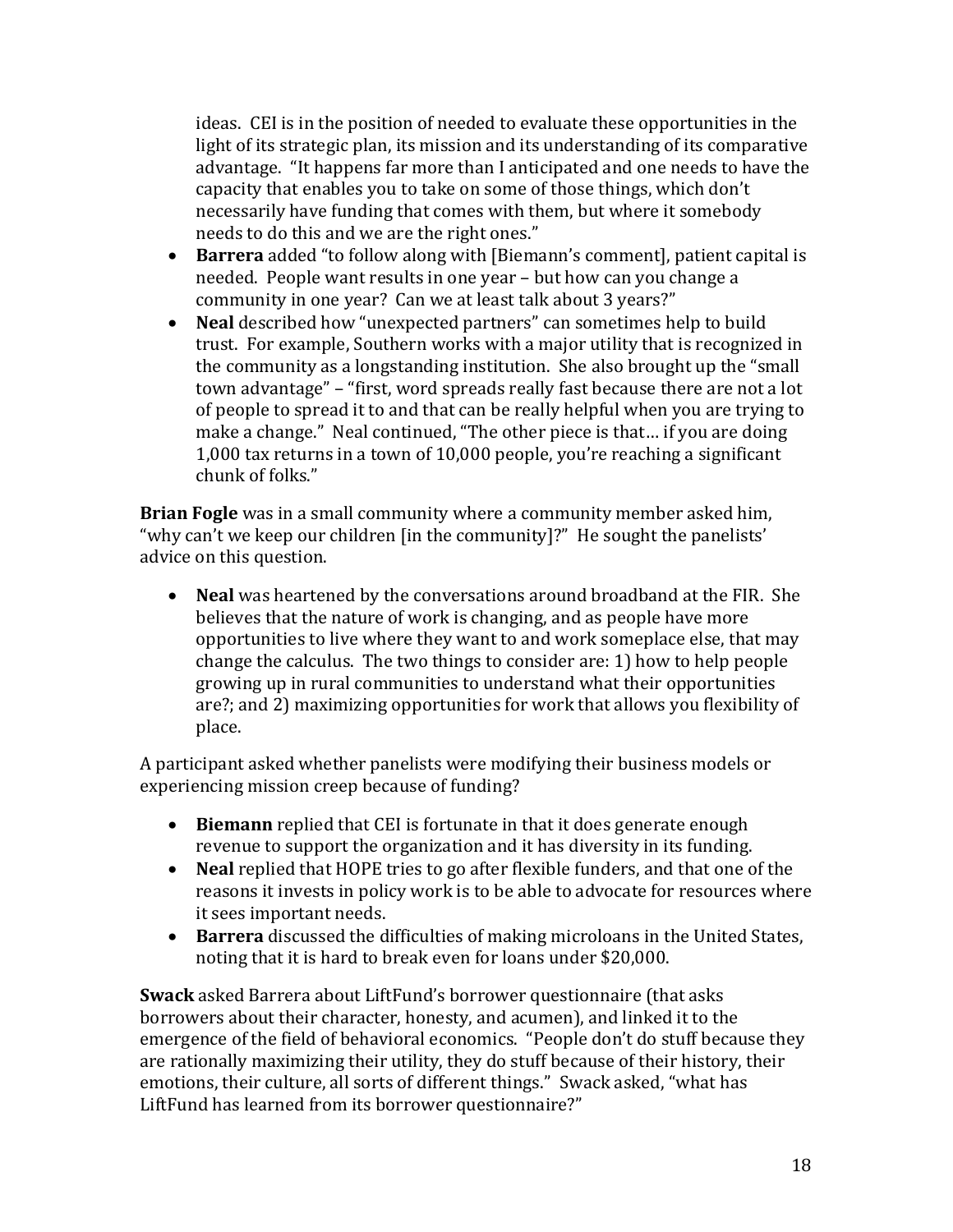- **Barrera** replied that most of LiftFund's customers are not bankable, and that their average customer credit score is 580. LiftFund started to use its data to create a profile of a good-paying customer versus a not-sogood-paying customer in order to better inform its credit decisions and process applications faster. For example, some of its questions are "how much time do you spend at your children's school? Have you ever had your refrigerator repossessed?" LiftFund has run applications that got denied previously and found about 600 people that we could have helped using this behavioral methodology.
- **Neal** chimed in that she felt that it "absolutely made sense" for CDFIs to apply the lessons of behavioral economics in their work with customers.

**Swack** asked several presenters, "one of the themes from the event so far seems to be about the effectiveness of combining a regulated financial institution with an unregulated one, because it allows you to do more things than you could otherwise do." He asked Neal and Evans, as well as Bob Schall to expand upon how that model has worked for them. He asked Biemann about whether CEI has ever considered starting a bank, and Bob Jones about whether United Bank has ever considered starting an unregulated entity.

- **Bob Jones** affirmed that they have started a nonprofit affiliate, but that even as a regulated institution United does make loans to customers with subprime credit. On the other hand, it would not have the flexibility to make character loans using a questionnaire as LiftFund does – "if we did what she described, I would literally be in federal prison." Jones continued that one of the challenges that CDFI Banks have is that as they pursue their mission, they do so at a heightened risk of compliance issues. Swack asked whether this issue would not be another reason to start an unregulated affiliate.
- **Biemann** argued that the trajectory of the CDFI field has moved CDFIs to become more bank-like, which has resultantly narrowed the field's ability to generate impact. Biemann stated, "I do not know enough about what it would actually take for CEI to start a bank, but my concern about the trajectory of the field is that as more of the capital going into CDFIs has come from banks, and more of the folks working for CDFIs have come out of banking, that our focus has become more on transactions as an end rather than transactions as a means to an end. I am not sure that starting a bank is the best use of the precious capital and limited capacity that we have."
- **Neal** reflected that because the loan fund where she works is closely affiliated with a bank, "we try very hard not to do what a bank would do – because otherwise, why would we be there?" At the same time, having a bank CEO "down the hall" is a very different relationship for her than with an external bank partner, providing much closer access.
- **Evans** felt that the question of whether or not to form an allied loan fund / depository structure "depends on where you are in the region," and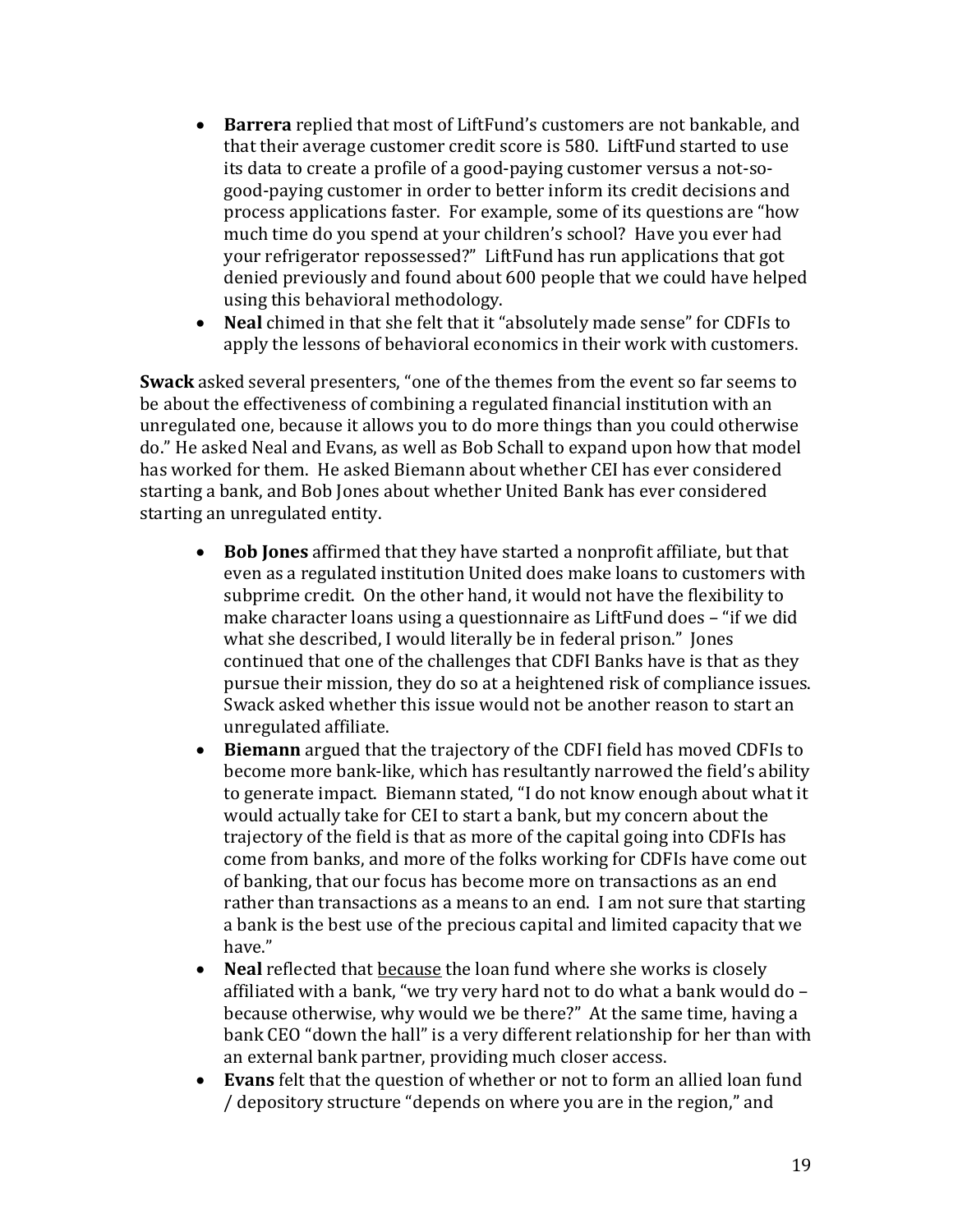what financial institutions are already there. For HOPE, which started as a loan fund, having the credit union greatly increased the combined ability to raise capital. Evans also agreed with Neal that the allied relationship leads to clear thinking about which entity (the credit union or the loan fund) is best suited to do a particular type of lending or activity. She also agreed with Jones that "the regulatory constraints are significant and real."

**Swack** asked participants to reflect on what drives institutional decision making. He gave the example of a merger discussion in which the organizations spent very little time talking about how a merger would change their ability to achieve mission, and most of the time talking about who would get to be the CEO, the CFO, where would the office be located, etc. Such examples should lead us to think, Swack argued, about "what motivates the behaviors we have to create institutional partnerships, and what mitigates against that?" It makes Swack wonder about the ability of organizations to behave in ways that are really mission oriented, versus letting emotions affect organizational decisions.

#### <span id="page-19-0"></span>**Innovations for Capitalizing Rural Mission-Based Financial Institutions**

**David Dangler** of **NeighborWorks America** reflected on how 40 years ago, there wasn't a lot of institutional knowledge in rural areas about community and economic development, but "that has changed immensely." Today in the NeighborWorks network, 116 out of 250 organizations have elected to participate in the NeighborWorks rural initiative, including some of the largest organizations in the network. Nonprofit leaders from around the country, both in and out of the NeighborWorks network, are coming together to see how they can work together to address various rural challenges in a variety of contexts (for example the Mississippi Delta, Native American communities, the Colonias, the Appalachians).

More generally, while the nonprofit sector in rural areas has matured and grown over the decades, the private and public sector have retracted, and have much less staff capacity to deliver on their programs.

Dangler cited the ROC USA model is an example of how to use flexible capital to disrupt a market in positive ways.

Finally, Dangler put forth a challenge to the group: How can we leverage our strengths and maintain rigor of underwriting in areas of persistent poverty? "Premium challenge needs to be met with premium support," he suggested.

**Pablo Bravo** of **Dignity Health** described his organization's growing interest in addressing social determinants of health (the issues that may cause people to become unhealthy). Dignity Health is a nonprofit healthcare provider that currently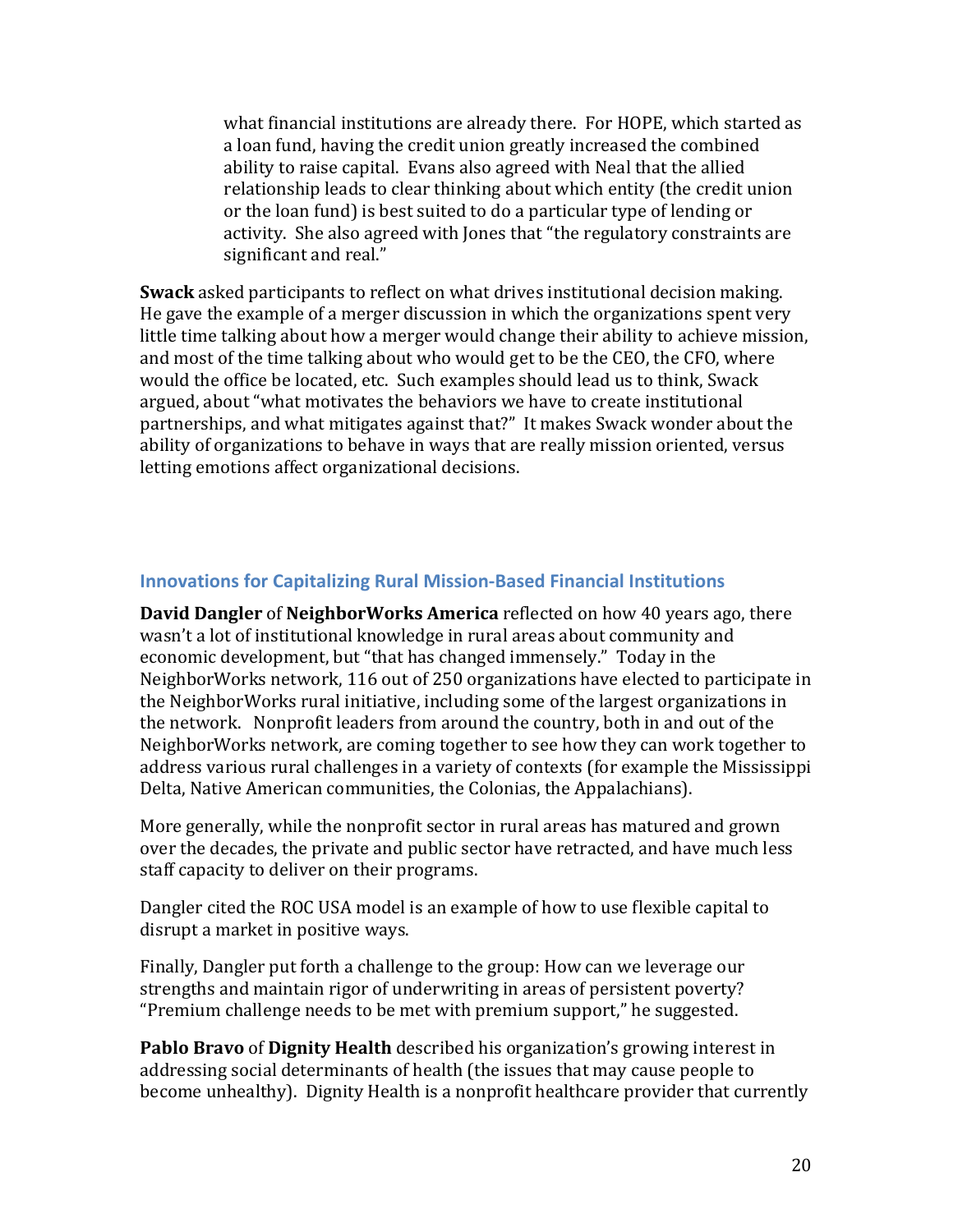serve 3 states, but is growing to serve 26. It currently operates 39 hospitals and several health clinics as well.

Dignity Health began to make community investments at the time of its founding by the Sisters of Mercy. Current Dignity Health policies allow it to place up to 5 percent of its portfolio in community investments. Dignity has invested over \$300 million to date in community loans or investments addressing issues including arts and education, environmental, food, job creation, access to capital, and affordable housing. Dignity Health has partnered directly with housing developers and CDFIs that lend to housing. Its investments have included loans, guarantees, special lines of credit, and various other products to meet the needs of the community. Loans may be secured or unsecured, and generally carry a term of 7 years and an interest rate of 0.5 percent.

About 21 percent of Dignity's portfolio is invested in CDFIs. Dignity is focusing on CDFIs doing riskier work, such as serving rural communities. Dignity has a direct interest in rural work as it operates some of its facilities in rural communities. Key focus areas in rural communities include housing, access to care, access to food, and access to water. Dignity also provides working capital for Federally Qualified Healthcare Centers. FQHC's are now major employers in rural areas. Dignity is hoping to further expand its involvement in job creation investments through partnerships with CDFIs.

**Toby Rittner** of the **Council of Development Finance Agencies** talked about innovations and collaborations with state and local development finance agencies. Rittner noted that 20,000 bonds are issued every year for activities such as building roads, schools, YMCAs, hospitals, bonds for first time farmers, and much more. There are 55,000 authorities in the United States that are able to emit bonds, and every state has a development finance agency. Moreover, bond authorities operate around 20,000 revolving loan funds, and some bond authorities are even certified as CDFIs or Community Development Entities (CDEs).

Rittner mentioned several innovative initiatives from around the country where development finance agencies have been investing in rural development:

- Launch Tennessee [\(https://launchtn.org/\)](https://launchtn.org/) has established 8 entrepreneurial centers in rural areas around the state with the goal of getting capital to small businesses and entrepreneurs. The initiative includes a \$2 million loan fund.
- Kentucky Wired [\(https://kentuckywired.ky.gov/](https://kentuckywired.ky.gov/)) has issued \$232 million in bonds to bring broadband internet to all areas of the state, including rural areas that previously lacked access.
- The Colorado Housing and Finance Authority is administering a \$20 million fresh food financing fund [\(https://www.chfainfo.com/CO4F/\)](https://www.chfainfo.com/CO4F/).
- Rittner also discussed agriculture bond programs that are in place in 22 states.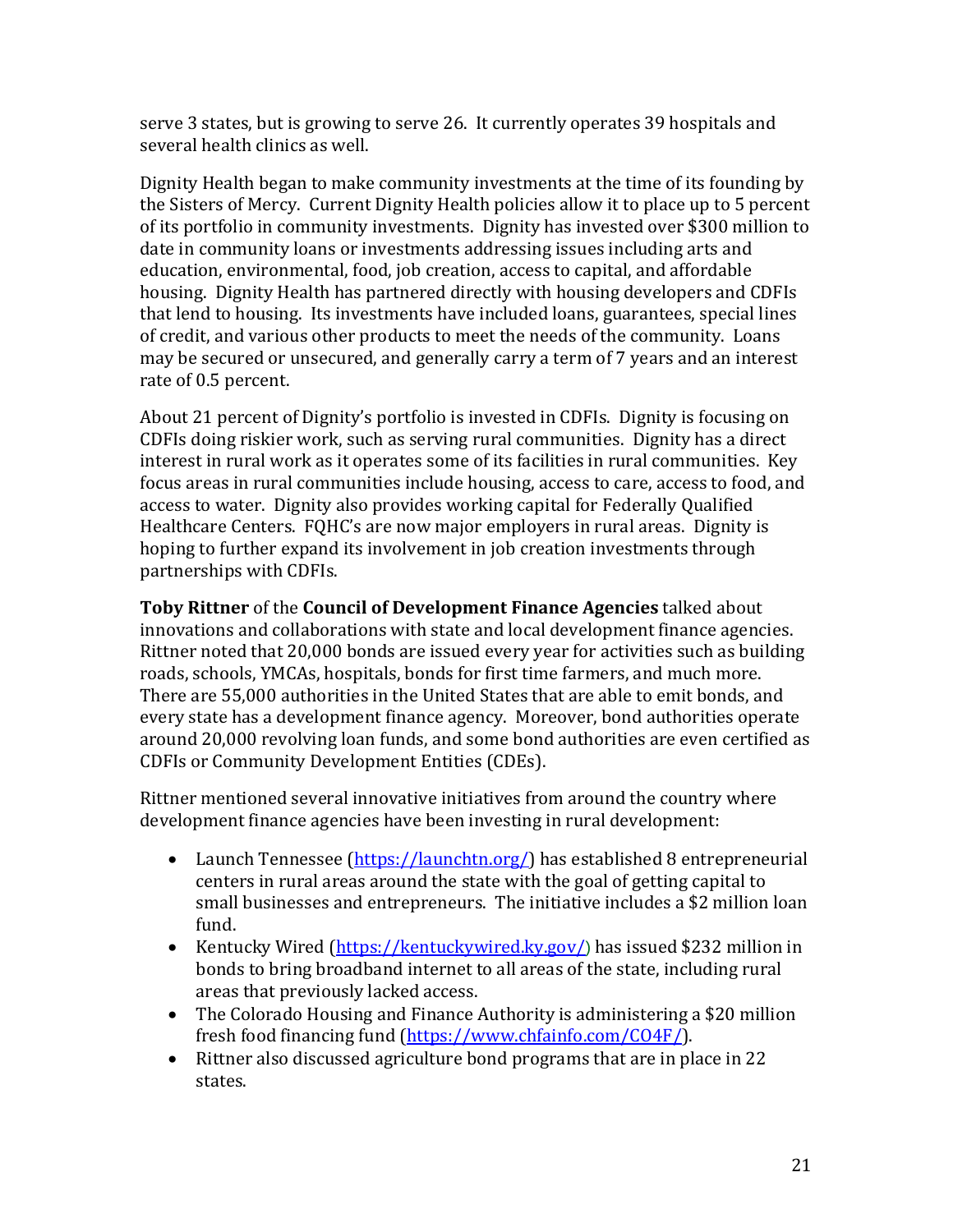Rittner also discussed the new Opportunity Zone program and the challenges for states of selecting which census tracts they should include in the program. A concern about the Opportunity Zone program is whether it will truly incentivize mission-oriented investment or merely serve as a new form of tax shelter for capital gains.

Ellis Carr, the moderator, asked what are factors that may cause organizations not to collaborate. David Dangler suggested that organizations may allow themselves to be framed in certain ways such that they are siloed as a housing organization, small business organization, etc. On the other hand, rural organizations may be less likely to box themselves in because they often offer many types of services and products.

Frank Woodruff asked if Dignity Health is working with the traditional banking sector. Bravo replied yes. Dignity has worked with Wells Fargo to put capital stacks into different projects to keep housing affordable in areas of California that were impacted by fires. It has also worked with banks as the leveraged lender on an NMTC transaction where the bank purchases the credits.

Brian Fogle asked Rittner about how rural communities could take advantage of the Opportunity Zones program. Rittner replied that first, it will be important to talk to Governor's offices to include these areas in the census tracts they select for the program. After that, the next step will be to work to set up Opportunity Funds, once guidance is available from the US Treasury on the requirements to do so. Treasury is currently receiving comments on this process. An open question is whether or not investments in Opportunity Funds will receive CRA credit.

David Lipsetz commented that many public policies have been developed without running them through a rural lens first. Examples of policies and programs that have proven unwieldy in rural areas include CRA, CDBG, NMTC, LIHTC, and others. Toby Rittner gave one example where they believe a policy has worked well in rural areas, namely the State Small Business Credit Initiative. This initiative gave more decision-making power to states.

### <span id="page-21-0"></span>**Regional Networks for Funding and Financing: Appalachian Funders Network Case Study**

**Justin Maxson** of **Mary Reynolds Babcock Foundation** provided a video with background on the Appalachian Funders Network, which can be accessed via this link: [https://www.appalachiafunders.org/transition](https://urldefense.proofpoint.com/v2/url?u=https-3A__www.appalachiafunders.org_transition&d=DwMGaQ&c=c6MrceVCY5m5A_KAUkrdoA&r=te39Zp3Llid45fLbLsjt33VxVATu8e0sURVVrotR9bw&m=nPKgqecy5s_r4JDaJUAdi54rA_SB2PFWouJj0wSzTa0&s=BxDD0D96FIkXMYx0gn2-dNxDMHhsY23e0_YufvK4j2Y&e=)

Maxson commented that aspects of stereotypes about Appalachia – that it is a region of poverty, economic decline, and environmental degradation – are true in part, "but there is another Appalachia that we see every day which is an Appalachia of hope and opportunity, where young people are choosing to stay… and communities are coming together to build on their assets and create the next economy." Maxson also emphasized the importance of the coal industry in the history of the region and the nation. Coal industry employment has declined from over 400,000 50 years ago, to 40,000 5 years ago, to 12,000 last year. "Appalachian Funders Network was born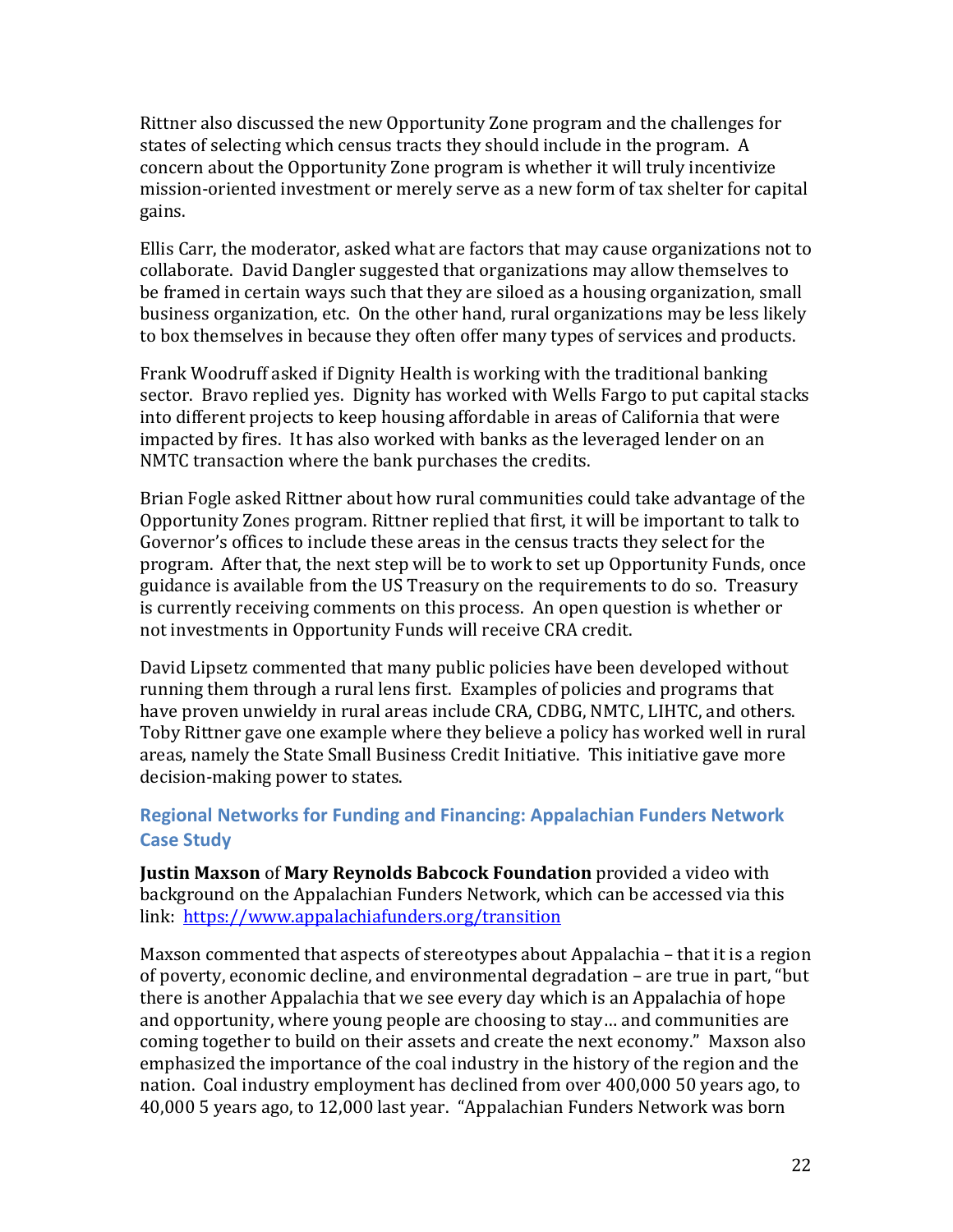from the desperation of the region," related Maxon. "The collapse of employment [in the coal industry] opened up new public conversations about the need to invest differently for a brighter future for the region."

**Ray Moncrief** of **Kentucky Highlands Investment Corporation and Appalachian Community Capital** talked about the capital landscape in Appalachia, which is "extraordinarily bleak" in his opinion. He began by observing that "rural is the stone that gets kicked down the street." For example, Moncrief pointed out that the rural share of NMTC allocations last year was about 29 percent.

In 2011, the Appalachian Regional Commission initiated a study by NCRC showing that only one regional bank is headquartered in Appalachian Kentucky. "Banks of substance don't exist in Appalachia," said Moncrief. The banks that exist there are community banks, but they are experts in the coal mining industry. Moncrief also noted that major SBA and USDA loan programs are hard to utilize.

Moncrief argued that it is necessary to establish a fund for investing in businesses before successful businesses can be created. "When there's a business to be financed, you have to be quick," he said. "I believe there is a need for a significant need for a major fund in Appalachia," to avoid exporting talent out of Kentucky. "Thus the formation of Appalachian Community Capital," said Moncrief, a collaboration of CDFIs that are pooling their knowledge and resources to invest in Appalachia. That entity has raised and invested \$15 million in capital, from sources including \$3 million from the Appalachian Regional Commission as well as investments from 2 foundations and 2 large national banks. Appalachian Community Capital is now entering a second round of capitalization, including investment in additional CDFIs.

Moncrief believes that "there is no better delivery system for grassroots financing in America than the CDFI system. They aren't regulated, and the people that invest the money [in the community] live there."

**Michelle Foster** of **The Greater Kanawha Valley Foundation**, a community foundation in West Virginia, described the history of the Appalachian Funders Network (AFN). AFN started in 2010, as people realized their shared concern about the economic transition of the region. The idea behind the network was to leverage resources to propel the prosperity of the region, share experiences, develop workable strategies, and build a movement towards an equitable economic transition. Partners include private foundation, community foundations, corporate foundations, BB&T bank, and the Federal Reserve Bank of Richmond. AFN has grown to over 80 organizations throughout the central Appalachian region. Goals include building relationships and trust; facilitating common understanding, analysis and vision; fostering cross-sector collaborations; aligning existing resources and leveraging new ones; and supporting network leadership and network leadership.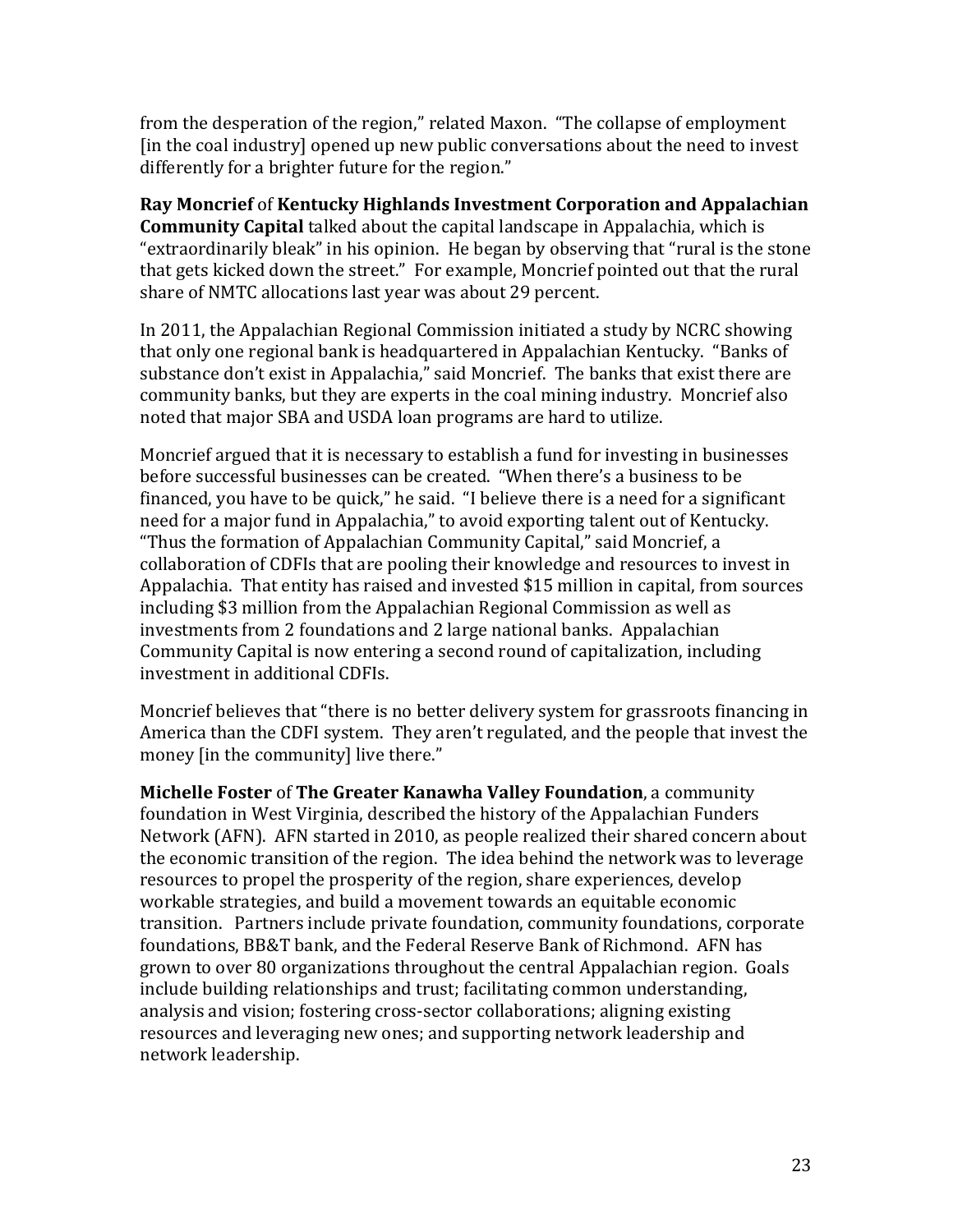"What I found in linking up with the Funders Network was a group of people who were very hopeful about the region, and focused on making a difference in Appalachia. And they were unusually collaborative," said Foster. "That's what makes the network unique."

"The collaboration has worked to develop a vision of an economy that is based on our unique assets," said Foster. "A big part of what we do is learn together, so that we can take it home to our individual organizations – learning about entrepreneurial opportunities in promising sectors." Members have organized themselves into five working groups around health, community capacity, energy and natural resources, food and agriculture, and arts and culture.

AFN partnered with the Rockefeller Family Fund to establish the Just Transition Fund – a vehicle that was designed to allow national and regional foundations to invest in energy and economic transition issue, and to assist those communities that were affected by the loss of coal. A variety of other funders participated. To date, the Fund has awarded \$1.4 million in capacity building grants.

**Maxson** added that the Network has enabled analysis of what types of economic development strategies could work, which has helped to align the efforts of 80 grant-makers around these strategies – for example, around entrepreneurship, and around sectoral strategies for local food, energy, health, broadband, and arts and culture. The Network also developed a policy agenda aimed at supporting these strategies.

Maxson noted two key problems on which the Network is working now:

- First, that there are fundable deals and organizations willing to fund them if they had the capital, but they lack the access to capital.
- Second, there are social enterprises and small entrepreneurs who need technical assistance to become deal-ready.

Impact Appalachia is a new initiative meant to address these issues. It will be a multifaceted investment platform to connect people to capital who have fundable deals in the region, and coordinate technical assistance and other resources for those deals that aren't quite capital-ready yet. It will serve as a basket to collect and hold investment capital from outside the region- providing an opportunity for those who are divesting from coal to then reinvest in the region.

Moderator **Julia Shin** of **Enterprise Community Partners** asked the panelists a two-pronged question. First, what is keeping the AFN partnership together, and what are some of the necessary ingredients or resources needed to strengthen it? Secondly, what other partnership models exist that participants could share?

• **Maxson** replied that "AFN has been practitioner-connected since Day One," which has been both a tension and a driver. He added that "I really do think that the region is in a moment where there is a growing public sentiment that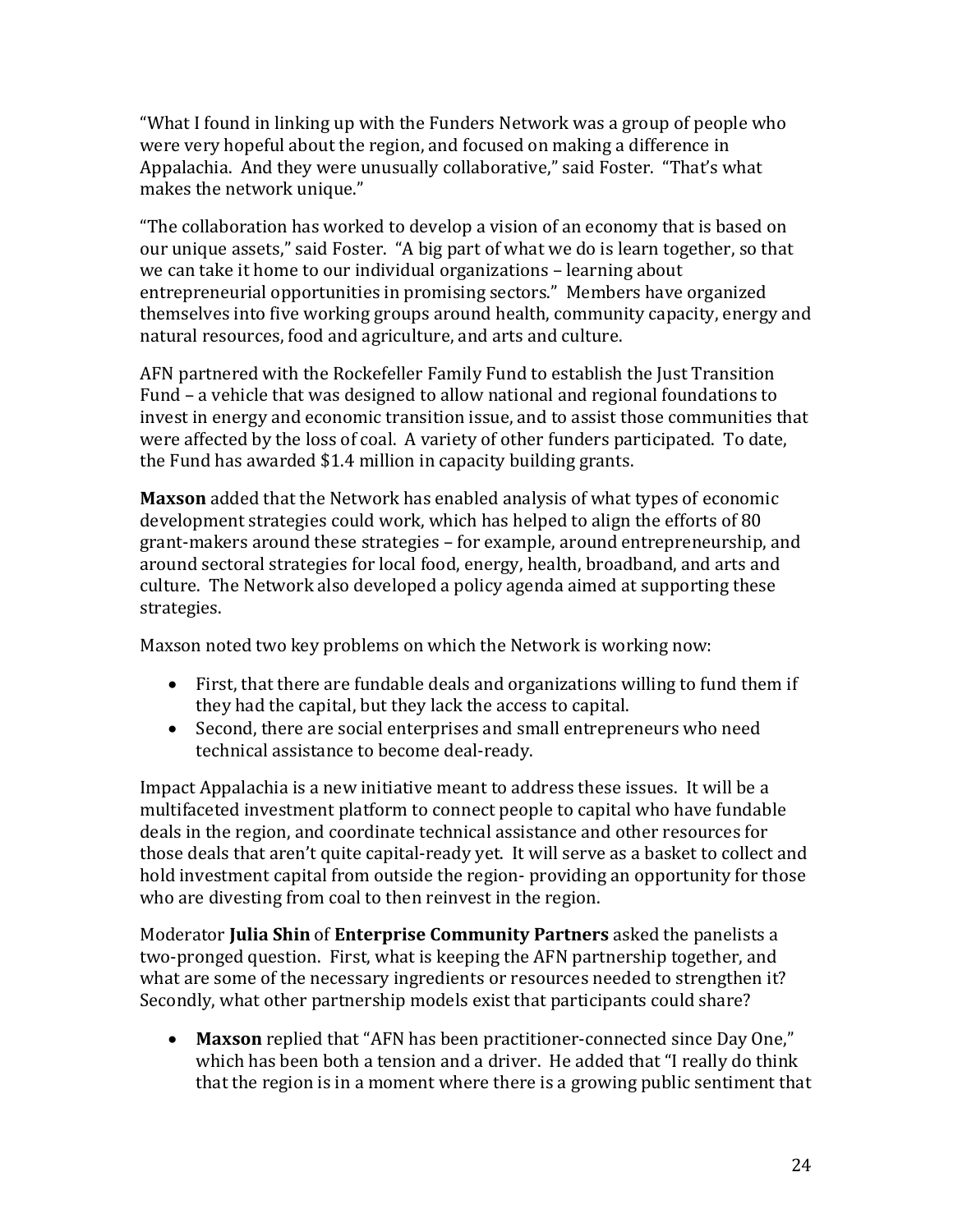we have to ratchet up our response" to the decline of the traditional coal economy.

• **Foster** felt that they key has been a shared commitment to the cause of Appalachian transformation, and there is a strong belief in the utility of working together.

**Moncrief** asked, "how can we cooperate to take better advantage of all the philanthropic energy that is going on?" He noted the power that philanthropic energy can have, for example its role in helping the community development venture capital sector to launch. "The more that we can collaborate, the better the opportunities we are going to have," Moncrief felt, which is exactly what happened with Appalachian Community Capital.

**Maxson** noted that "there is a real recognition at AFN that while there is a lot of capacity, there are also places with real capacity challenges. If AFN only seeks to shunt capital to opportunities that are investment-ready, we fail." The question is then how to coordinate subsidy and other support to energize a technical assistance ecosystem in Appalachia and fill gaps in that system.

Betsy Biemann reflected that panelists' work cuts across both state boundaries and political timelines, and asked how AFN is connected to state governments, including work it may be doing to advance its policy agenda.

- **Moncrief** replied that in Kentucky, "we spend a lot of time working with elected officials." Kentucky has been creating centers for entrepreneurial development – but the problem that most of the centers are not led by entrepreneurs. Moncrief feels that there are hot spots in Kentucky for entrepreneurship, but that many rural communities do not have a culture of entrepreneurship. "We need something that changes that culture," he said. Moncrief has invested in a company that provides networking software to connect entrepreneurs to each other and to how-to resources.
- **Maxson** described AFN involvement in federal policy, such as in the POWER Initiative supporting economic revitalization and workforce training in coal communities. AFN has also engaged in policy initiatives focused on the Appalachian Regional Coalition.

Brian Fogle asked panelists about where they have seen successes in replacing jobs that have been lost.

- **Moncrief** has seen call centers creating jobs for example, for Humana health care.
- **Maxson** notes that "tele-work is big" there are efforts at scale to connect people from their homes and generate contracts with tele-work providers. Maxson also sees job creation opportunities in arts and culture, and "huge opportunities" in energy efficiency. Because energy from coal has been so cheap, there is very little efficient residential housing. Utilities are turning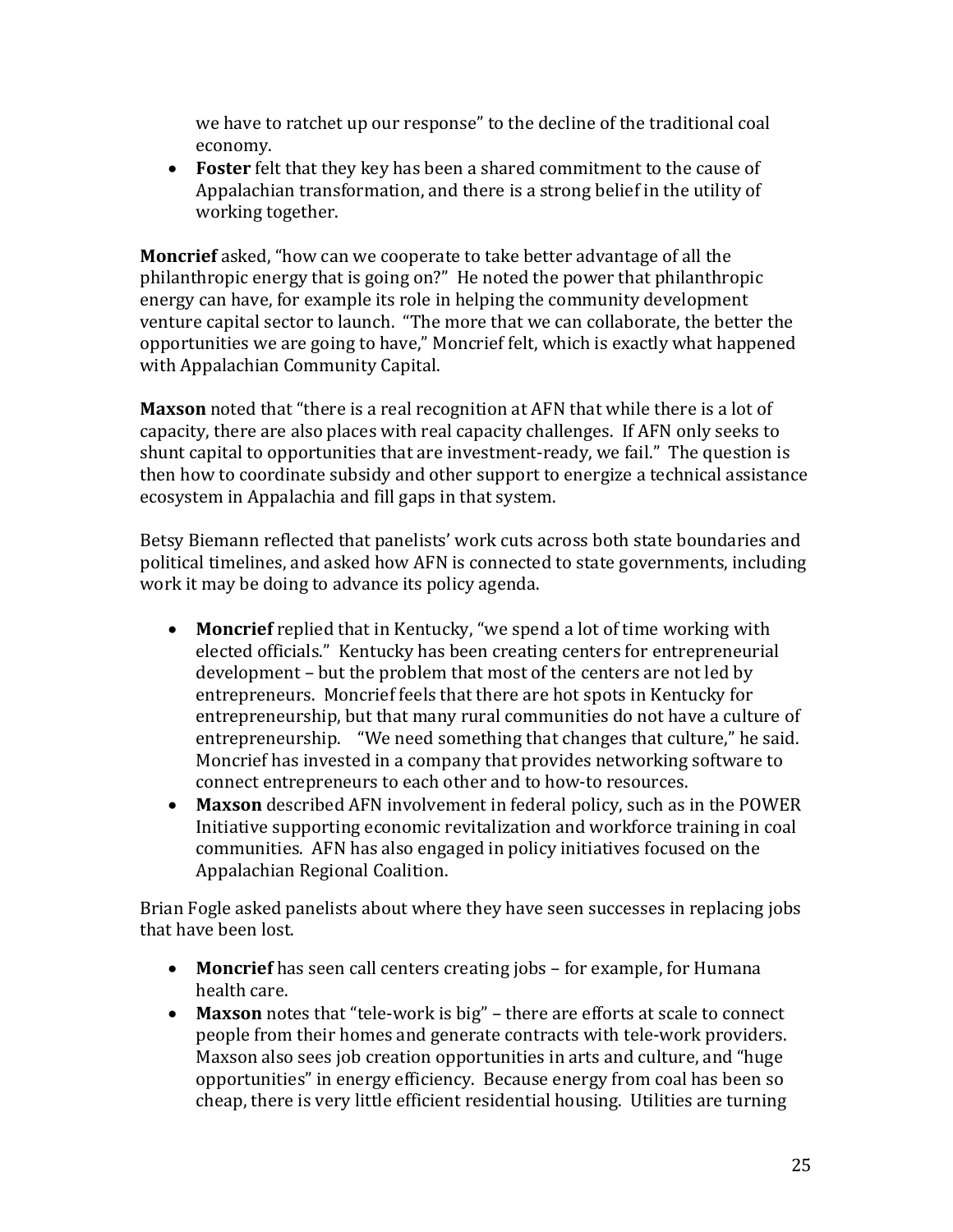towards implementing energy efficiency at scale, which could create many jobs.

• **Moncrief** added a caveat about the importance of broadband to creating jobs. Pockets of Kentucky and West Virginia still do not have high-speed internet access. Cottage industries, call centers, and other businesses depend on internet access.

**Maureen Rude** commented that she had heard the term "unusually collaborative" on the panel. "What struck me is, it seems like people in rural areas are unusually collaborative – we tend to want to work with each other instead of against each other." She also commented that she is seeing growth in the beer industry in Montana, with people growing barley and selling it to local breweries. A lot of this activity is in rural communities – and a lot of collaboration is happening in local breweries over a glass of beer. **Moncrief** lamented that much of Kentucky is dry.

**Maxson** pointed out that there are communities across the region, even in the heart of the coal fields, that have new restaurants, stores and cultural activities, and have young people who want to stay. **Foster** discussed a growing music, arts and culture movement in Charleston, WV.

**Shin** identified a takeaway from the conference: "In some ways, the constraints of the geography and the constraints of the economic environment [in rural communities] is fostering partnerships" that go beyond the norms of what one typically sees in the CDFI industry. Shin asked participants to describe outside-thebox partnerships that we should start exploring.

• **Maxson** described difficulties in partnerships with state economic development agencies – "it's something we can't hold on to in a meaningful way." He asked how others are working with these agencies.

**Swack** wondered whether, with 80 funders over multiple states, AFN has a powerful enough policy lever to change state economic development policy. Swack also asked both Maxson and Foster to describe, as practitioners who have "crossed over" to philanthropy, whether there are disconnects in which philanthropists do not understand the work of practitioners. Where does there need to be better collaboration?

- **Foster** has found that a lot of community foundations are very conservative. As a result, the foundation shies away from funding any initiative that would lead to the group lobbying. "We do not play in the state policy space at all, because we've got funders on both sides. As a community foundation, you don't want to upset donors who are on each side of an issue."
- **Moncrief** commented that Foster had "hit the nail on the head." He also noted that, with particular emphasis on larger / national foundations, that these foundations may change their areas of interest from one year to the next. Foundation leadership can change and foundations "typically follow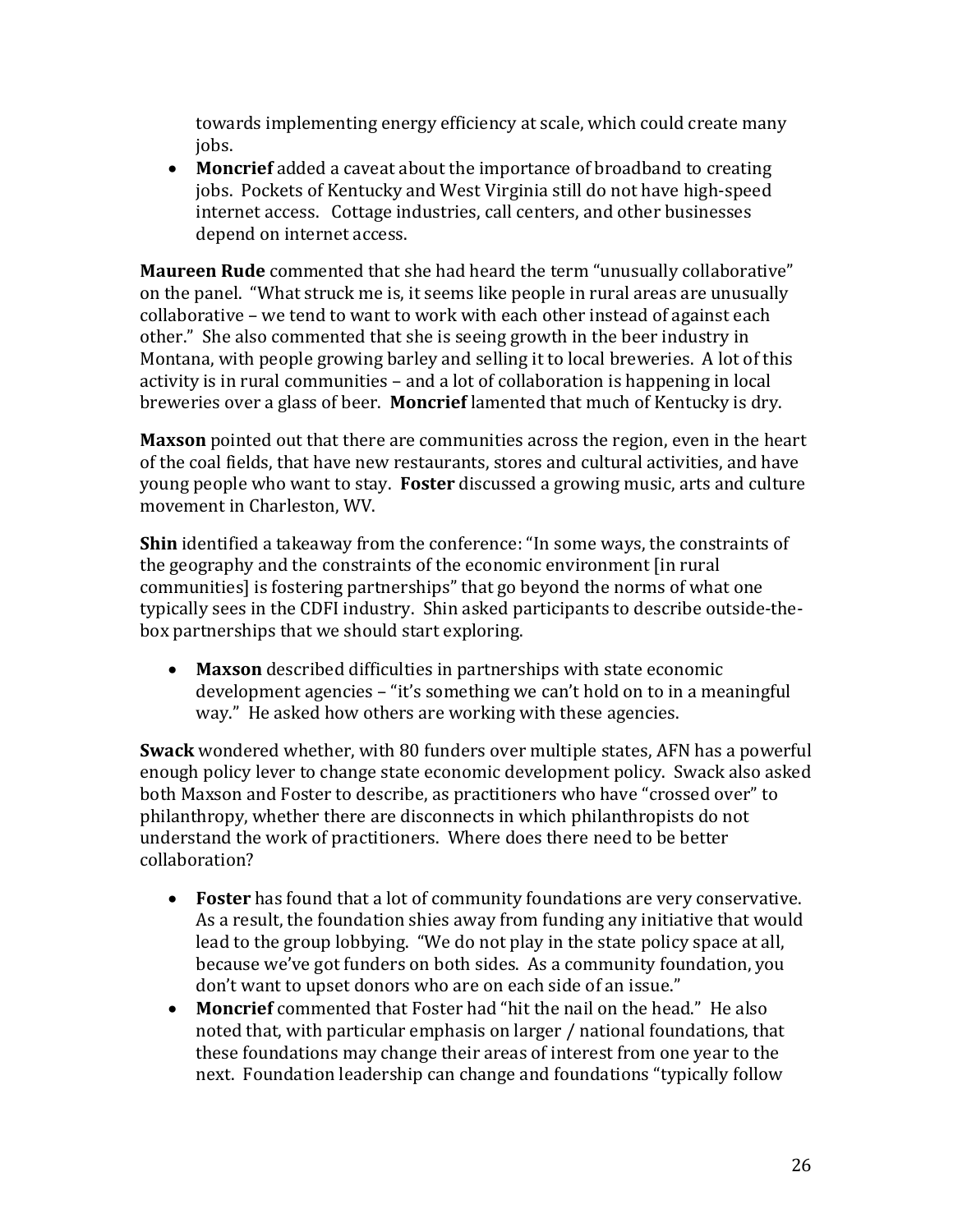their leaders." He has seen foundations have a significant Appalachian focus under one leader and lose that focus under the next.

**Shin** asked practitioners in the room, "when you are working with rural communities, there's a sense that you are not just responding to the capital needs but also developing markets [both capital markets and markets for goods and services]. Do you engage in that kind of activity more so in a rural setting than in an urban area? And if so, what does that look like?"

- Toby Rittner responded by emphasizing the role of analytics to show whether investments in developing markets can be paid back. He provided the example of how energy efficiency loans have shown strong performance. The other side of it is to look at new markets – "there are four revolving loan funds around the country for food enterprises. All of those funds [have] virtually no defaults. No one would have said that five years ago. So to me it is all about the analytics" to show bond investors that the bonds can get paid back. The participant suggested that in new markets, "someone should step in and credit-enhance these bonds." If they perform well, future credit enhancement needs would be lessened. This is an area where philanthropy could play a big role.
- **Maxson** agreed, but focused on the challenges of product innovation and policy making. For example, he discussed efforts they worked on to develop on-bill financing with a utility. They could not get the utility to sign on – fundamentally, the utility did not really want to promote energy efficiency, as it was afraid to lose revenue.
- **Shin** felt that credit enhancement "works fine in a developed market like a bond market, with sophisticated investors." But to her mind, here we are talking about "new frontier" investments, where we don't necessarily have data about how the investment will perform. "In order to make some of these ideas work, there's a development time that is necessary and there's a process that needs to be done, both on the product development side and the investor development side." For example, in solar, Enterprise had to work for several years to set up a fund to monetize investment tax credits for solar.

**Chelsea Cruz** asked about what metrics and benchmarks AFN used to guide the work of its five working groups, as well as how it is assessing collective impact, given that different funders often have different reporting requirements.

• **Maxson** replied that AFN made a deliberate effort not to create shared funds right out of the gate. Working groups drove learning and analysis (for example about sectoral opportunities) but not investment. Benchmarks have not been developed yet, although the intention is there to do so.

**David Lipsetz** commented that the biggest employment centers remaining in Appalachia are health and education. Both of these industries are regulated regardless of the size of the institution (unlike in the financial sector). The